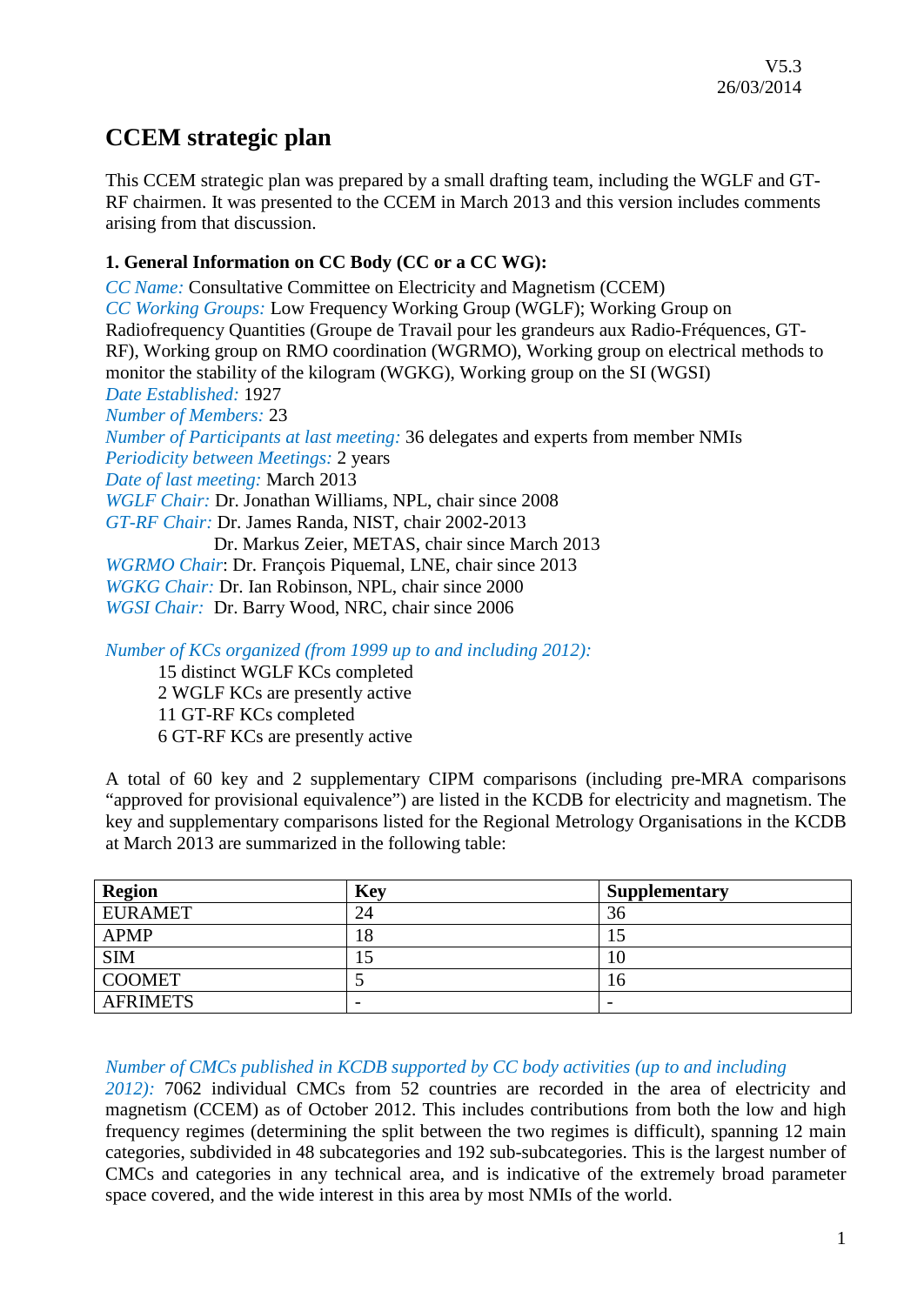The maintenance of this data is a significant and important task and is carried out very effectively by the BIPM. The CCEM supports the concept of improving the capabilities of the KCDB to reduce the effort required for CMC reviews.

#### **2. Terms of Reference**

The CCEM has two standing working groups that are each responsible for a different frequency range for electromagnetic measurements: the Working Group on Low Frequency Quantities (WGLF) and the Working Group on Radiofrequency Quantities (Groupe de Travail pour les grandeurs aux Radio-Fréquences, GT-RF). Splitting the frequency spectrum is necessary because of the vastly different technologies required for each range of measurements. No practical realization of the SI unit of current presently exists, so the WGLF and GT-RF are responsible for maintaining the equivalence of the SI base and the derived electrical units, and organizing, conducting, and approving key comparisons of the corresponding quantities over a wide range of magnitudes and frequencies. Because of the distinct planning differences between the two working groups in CCEM, much of the content of this document is split between the two frequency regimes.

The WGLF is the CCEM working group for low frequency electrical metrology, defined as dc to the MHz region. It essentially covers the seven "derived" electrical quantities of voltage, resistance, capacitance, inductance, power, voltage ratios, and ac/dc difference. It also advises the CCEM and its other working groups on metrology matters related to low frequency electrical metrology. While in practice the WGLF also supports the area of magnetism, this has not been an area of significant effort and has resulted in only a single key comparison.

The GT-RF is the CCEM working group for radiofrequency and microwave (RF/MW) frequencies, defined as the MHz region and above. It organizes, conducts, and approves key comparisons at these frequencies. It also advises the CCEM and other CCEM working groups on matters related to radiofrequency and microwave frequencies.

The CCEM also has a standing Working Group for RMO Coordination (WGRMO) and a number of focused working groups formed to foster international cooperation on particular technical topics that are of importance to the CCEM member economies. At present these are the Working Group on Electrical Methods to Monitor the Stability of the Kilogram (WGKG) and the Working Group on Proposed Modifications to the SI (WGSI). The WGKG and WGSI specifically address the topic of the proposed re-definition of the SI in which the electrical quantum effects play a central role. The CCEM previously commissioned a working group to coordinate research on the quantized Hall effect with alternating current (WGACQHR) with the aim of sharing devices, knowledge and techniques to gain a common understanding of the metrological issues. The research results were published in several scientific papers and the working group concluded with a final report to the CCEM in 2011.

#### **3. Major issues/challenges for the CCEM**

The major technical challenges for the CCEM have been identified in the "Big Problems in Electromagnetics", CCEM Strategic Planning Document (Appendix A), of which a few are highlighted here:

• Reducing the workload related to the CIPM MRA in a field with many derived quantities, often extending over a large range of values by the design of efficient Key Comparisons and delegation to the regions to run further Key and Supplementary Comparisons according to need. Further significant reduction of the workload can be achieved by increasing the efficiency of the CMC review and maintenance process, as already indicated at the end of the first section, for example by improving the capabilities of the KCDB, reduction of the number of (sub)subcategories, and the increased use of matrices.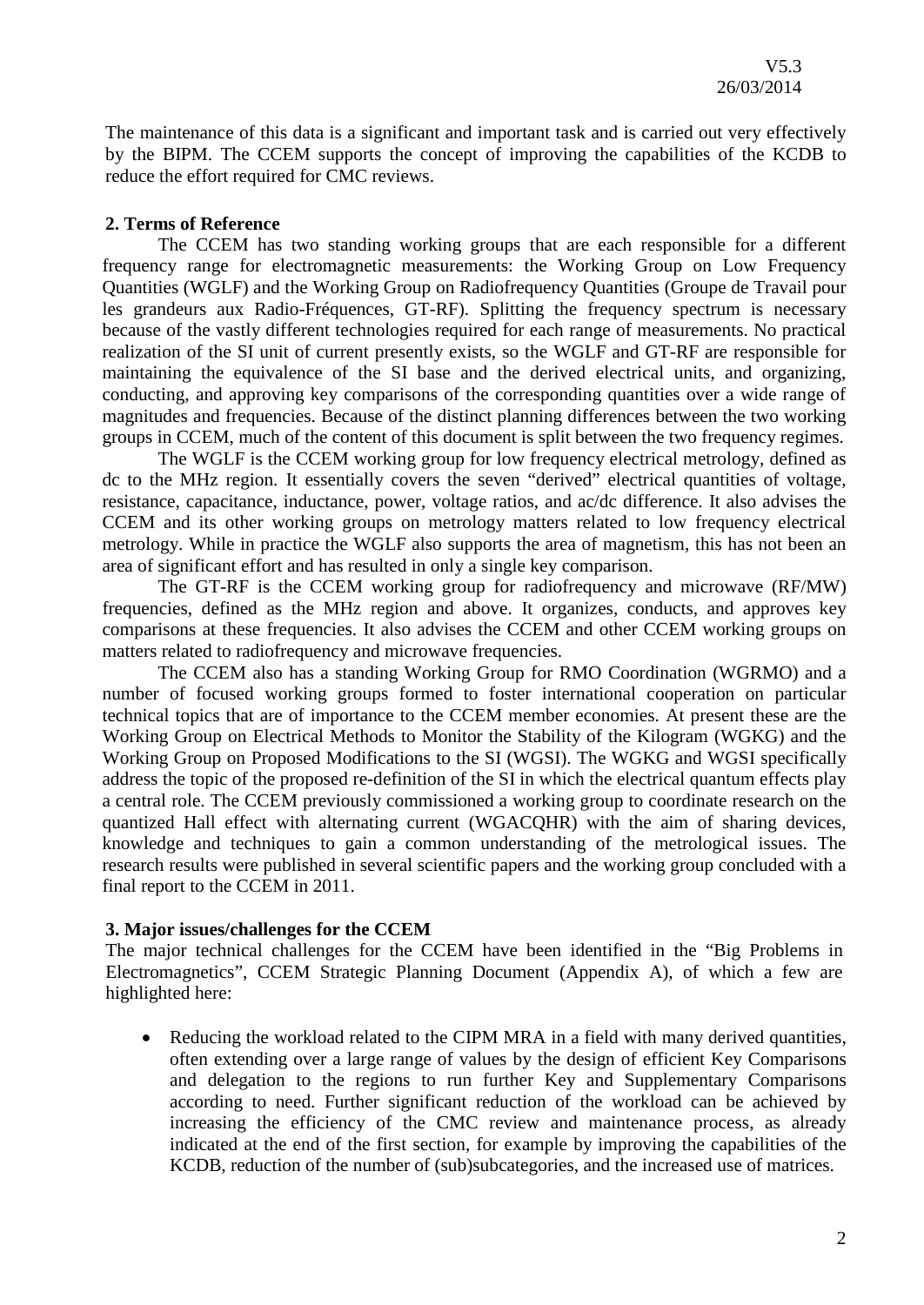- Support technological developments in electrical instrumentation by making quantum standards more versatile and more widely available, develop acJVS and acQHR standards, develop new generation of simpler QHR standards based on graphene samples, continue development of quantum current standards using SET devices.
- Support electrical measurement in the rapidly growing field of power and energy metrology and important new fields such as nanometrology and THz metrology
- Manage the expected change of magnitude of the electrical units, in particular the volt (potentially more than 1 part in  $10^7$ ), caused by the redefinition, which will be significant for some stakeholders.

#### **4. Baseline (description status of activities and achievements up to and including 2012)**

*A description of what the body has achieved since 1999 including the total number of comparisons and CMCs supported. Discussions of major changes in needs, technologies or areas of interest during the period and the effect on the activities of the body. Major challenges and difficulties encountered and issues that require resolution. Information on repeat frequencies of any comparisons to date.*

Since 1999, the WGLF has essentially completed 15 key comparisons covering the electrical areas of voltage, resistance, capacitance, inductance, power, voltage ratios, ac/dc difference, and magnetism. The BIPM is organizing 5 ongoing comparisons, including two on-site comparisons of quantum standards. Electrical metrology naturally covers a large number of diverse technical areas with extraordinarily broad ranges of the parameter spaces. For example, resistance calibrations cover 20 orders of magnitude, and measurements of ac/dc difference range from Hz to 100 MHz, from mA to 100 A, from mV to 1000 V. Because of this nearly infinite parameter space, the WGLF evaluated the vast array of potential comparisons at low frequencies and carefully chose the ones that most effectively, efficiently, and responsibly demonstrate the capabilities of the participating NMIs. Thus, for example, two carefully chosen key comparisons for resistance demonstrate competence over most of the possible range of resistance. Five distinct comparisons adequately cover the multifaceted parameter space of ac/dc difference, and one comparison each at cardinal points cover capacitance, inductance, and electric power.

While there have been many advances in low frequency electrical metrology since 1999, none has impacted the international community sufficiently to merit serious consideration of additional comparisons in "new" areas. The one possible exception is the just beginning comparison (K13) of non-sinusoidal waveforms (at 120 V and 5 A) in response to the needs of smart metering. To date, no key comparison has been repeated by the WGLF. However, some of the results are approaching 15 years old, and incremental improvements in capabilities (mostly lower uncertainties) now make it necessary to repeat the comparisons of most (if not all) of these fundamental measurements. For example, the degrees of equivalence of a recent regional comparison had to be increased due to the larger uncertainties claimed by the linking NMIs in the CCEM key comparison completed many years ago. While there appears to be general agreement that low frequency electrical comparisons should be repeated on approximately a 10 year cycle, there are presently distinct barriers to the WGLF members enthusiastically starting the process of repeating key comparisons. The barriers include 1) a sense of lack of resources by the participating NMIs to fulfill the requirements, especially for pilot laboratories; 2) that the technical benefits of the key comparison are not universally accepted; and 3) the fear that bringing a comparison to completion will be extremely difficult (this is based upon the recollections of early key comparisons). Overcoming these barriers within the WGLF will require significant planning to ensure efficient performance of the comparisons with a careful sharing of responsibilities across several NMIs.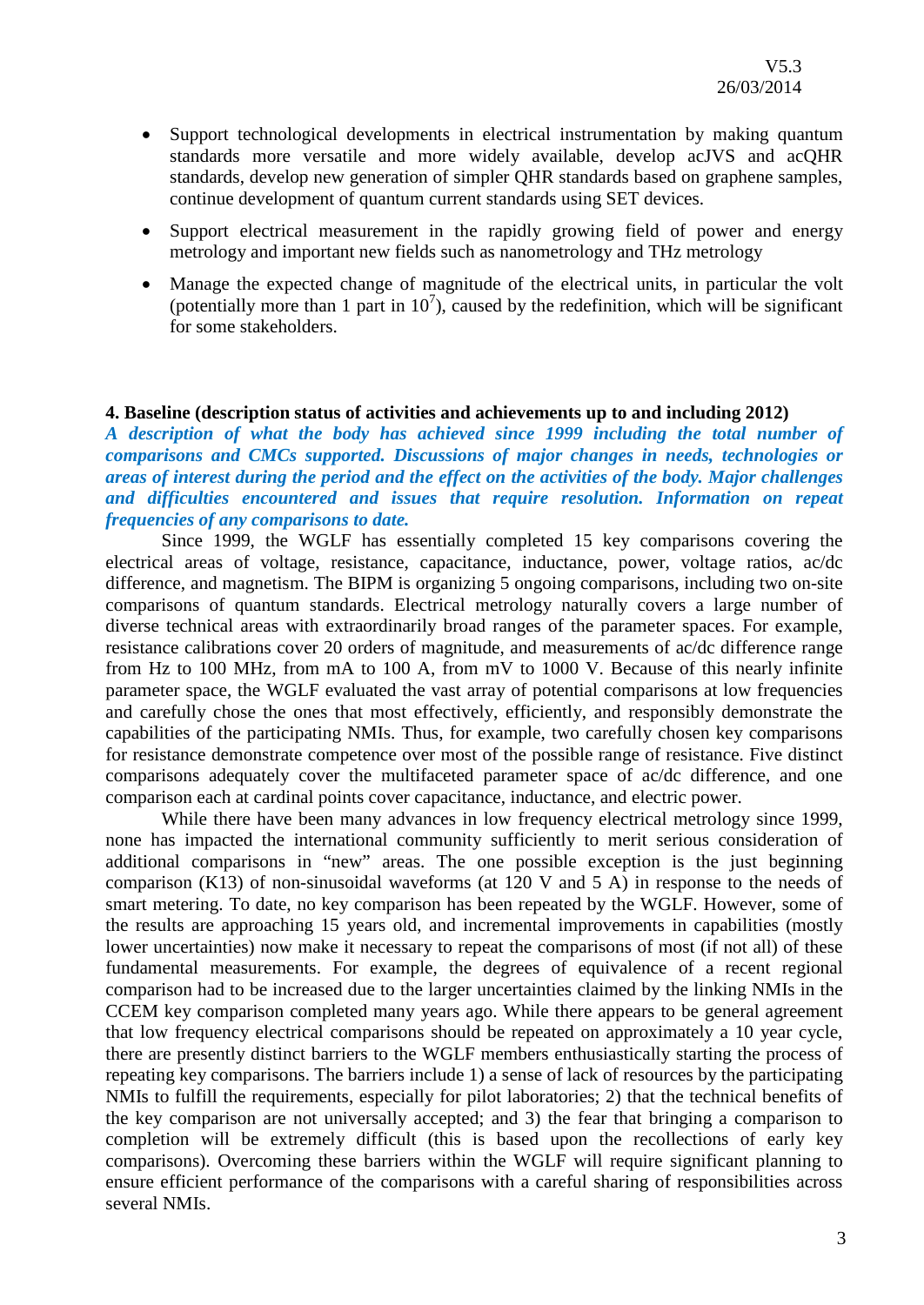Since 1999, the GT-RF has completed 9 key comparisons that had been begun before 1999, and it has undertaken 12 new key comparisons and one new pilot study. The GT-RF identified seven 'key quantities' on which key comparisons will be conducted, and it adopted a policy of conducting no more than one key comparison at a time on each key quantity. The seven key quantities are: power, scattering parameters and impedance, noise power, voltage, attenuation, electromagnetic field strength, and antenna parameters. There has been more than one key comparison on several of the key quantities, but in such cases the different key comparisons have covered different frequency bands. To date, no key comparison has been repeated.

During the 1999 – 2012 time period, the GT-RF has seen a decrease in the need for further comparisons in the area of traditional voltage measurements, due to the maturity of the field and the absence of new technologies. However, there has been increased interest and activity in waveform measurements, particularly on-wafer measurements and measurements at higher frequencies (extending above 100 GHz). The interest in waveform measurements is driven in large part by demand for traceable measurements of digital signal properties. This interest is evidenced, for example, by the current EMRP project "Metrology for Ultrafast Electronics and High-Speed Communications," which focuses on this topic and includes seven European NMIs. There has also been increased interest in measurement of the electromagnetic properties of materials, and the GT-RF recently began a pilot study in EM properties of materials.

#### **5. Stakeholders (who they are and their level of involvement)**

## *A list and/or description of who are the end-user beneficiaries and whether (and if so how) they are involved in identifying measurement needs, and in prioritization, particularly for comparisons.*

The immediate beneficiaries are the CCEM-member NMIs that participate in international metrology activities such as key comparisons. They gain confirmation of the soundness of their standards and measurements, or identify weaknesses in them. Based on the ever evolving traceability needs from industry, the member NMIs identify and prioritize measurement and comparison needs in the regular official and informal WGLF and GT-RF meetings. The CCEM key comparisons underpin the key and supplementary comparison programs conducted by the Regional Metrology Organisations, which in turn provide the basis for a coherent and proven international system of measurement. This enables the regions to build their industrial calibration capabilities on a solid infrastructure and ultimately benefits the industries and economies of all member States.

In 2008, a specially formed Working Group of the CCEM for Strategic Planning produced a document summarizing the "Big" Problems in Electromagnetics (see Appendix A), which was updated in May 2011. The Working Group was formed to both identify the major future problems challenging the National Metrology Institutes in electromagnetic metrology and to provide input to the CCEM on the BIPM's technical program on electrical metrology. The document considers topics relevant to the medium (5-10 year) term such as the practical realization of a quantum current standard based on single electron transport, the measurement of the kilogram in terms of the Planck constant following the planned redefinition of the SI and the realization of ac as well as dc quantities using the Josephson effect. It also gives a perspective on longer term scientific topics and their bearing on the CCEM. These include quantum computing with superconducting Qubits, nano-bioelectronics, molecular electronics, electromagnetic metrology at the nanoscale and spintronics, nanomagnetism and THz metrology. The emerging technology of single photonics is also discussed where there is overlap with the CCPR.

As the scope of electromagnetic measurements, in terms of frequency, spatial resolution and sensitivity, continues to evolve, the CCEM will need to engage with new technical communities requiring metrology support.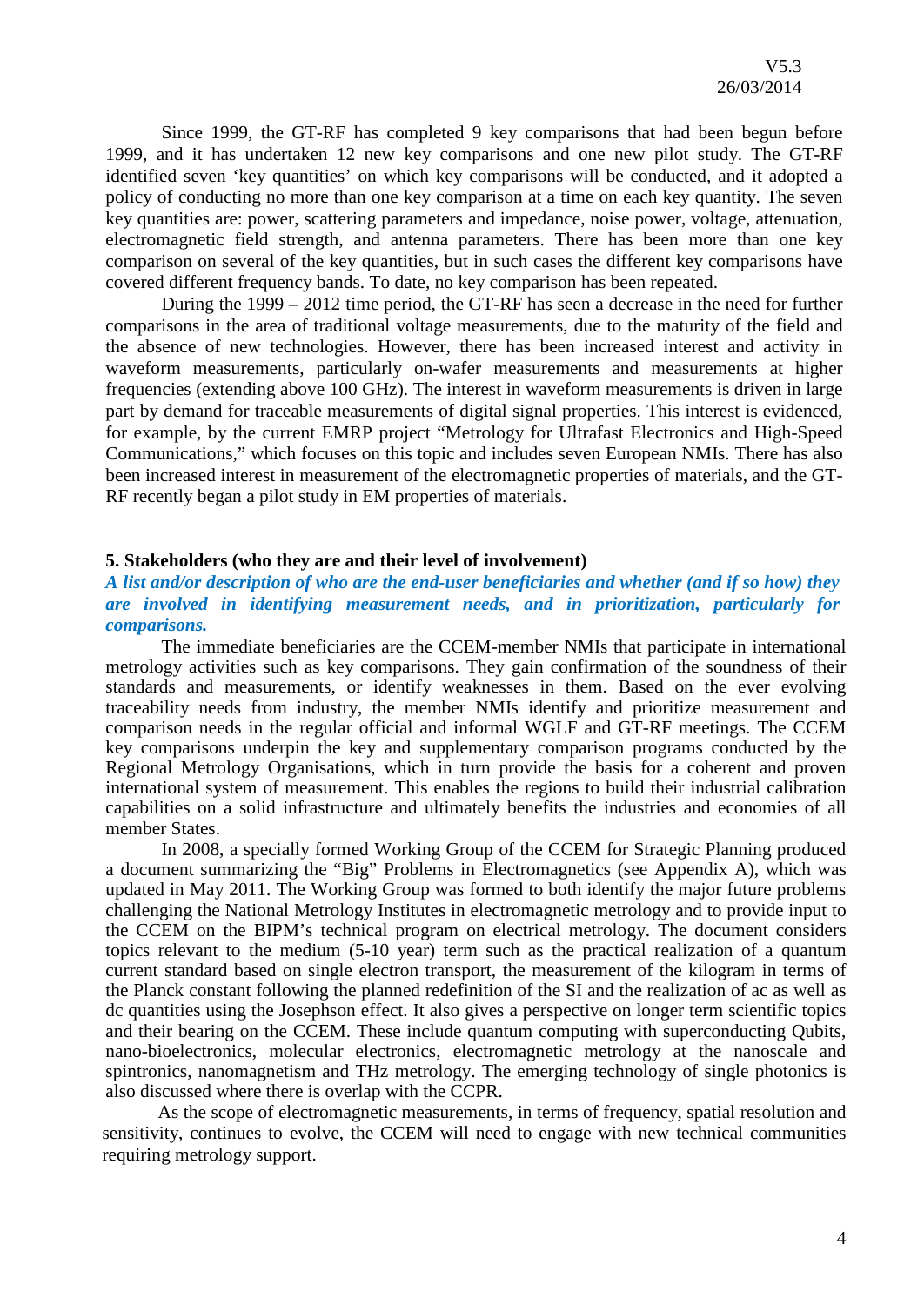#### **6. Future Scan (2013-2023)**

## *A future vision of the landscape and consequent requirements and measurement challenges, identifying: likely ongoing requirements; requirements that will appear or develop in the next 10 years, particularly identifying potential major/disruptive step changes.*

The importance of key comparisons will not diminish in the coming decade. They ensure ongoing consistent realization of the SI, they demonstrate continued competence in the NMIs, and they support improved measurement uncertainties as the demand for better measurements increases over time. Thus, it appears likely that activity and comparisons in the seven key quantities identified by each working group will continue to be the most important areas of concern. This is not surprising since these quantities were chosen initially because they underpin virtually all electromagnetic measurements and link these measurements to the SI. It is expected that the primary focus of the WGLF and the GT-RF will continue to be the organization of key comparisons for these quantities. Even if the methods of realizing or measuring these quantities were to change significantly, the measurement protocols most likely will not evolve significantly.

The importance of the development of quantum standards cannot be overstated in the area of electrical measurements in the low frequency regime. In fact, the deployment of such standards offers the possibility of eliminating the need for certain key comparisons. For example, the capability for direct comparisons for Josephson voltage systems, offered by BIPM and some NMIs within their regions, essentially eliminates the need for a CCEM key comparison of Zener voltage standards. (The BIPM, however, proposes an ongoing key comparison of Zener voltage standards for NMIs which do not possess a Josephson voltage standard and as a first step before an on-site Josephson voltage comparison). In a similar way, the need for a 100 Ω resistance key comparison is significantly diminished by the now widespread use of quantized Hall resistance standards. The development of higher temperature quantum Hall standards based upon graphene technologies, opens the possibility of less complex QHR systems and a more widespread use of the QHR in the future. On the request of the CCEM, the BIPM is resuming the ongoing on-site key comparison of quantized Hall resistance standards to support this development and wider use. There continues to be the excellent potential for a quantum current standard based upon some version of single electron tunneling effects. There are also continued advances being made in developing new applications of Josephson voltage standards, particularly in the areas of ac power and ac voltage. New comparisons in these two areas might be required of the WGLF if they become the new standard of realization within the NMIs.

A rapidly growing area that may require metrological support at the CCEM level is transmission and distribution of electrical energy. Smart Grids and new ultra-high voltage transmission, both dc and ac, are some of the factors contributing to the growth for metrology research. The corresponding quantities for which comparisons may be necessary are harmonic power, voltage and current phasors (synchrophasor measurements), current ratios up to 20 kA, voltage ratios up to 1000 kV (dc and ac), and characteristics of switching and lightning impulses. Some of these comparisons are presently organized by RMOs and individual labs. However, extension of this work to the CCEM may be necessary to ensure world-wide traceability.

Dynamic measurements based on digital sampling where parameters are changing rapidly in time are, generally, a potential area of increased activity. Precision measurement of rapidly varying quantities is of growing interest to industry where real time measurements are required for process control and for in-line testing. Thus in the future it is conceivable that comparisons for voltage or current waveforms, or for rapidly varying values of resistance or capacitance as found in sensors for dynamic quantities, may become an important issue for CCEM consideration.

While the proposed redefinition of the SI does not directly suggest any significant technological challenges in the area of electromagnetic measurements, the anticipated need for the development of "routine operation" watt balances will require the development of more economical and reliable electrical standards with the lowest possible uncertainties. The need for precision electromagnetic measurements to realize mass will necessarily demand a continuing CCEM role. Additionally, the potential development of a true quantum current standard opens up exciting new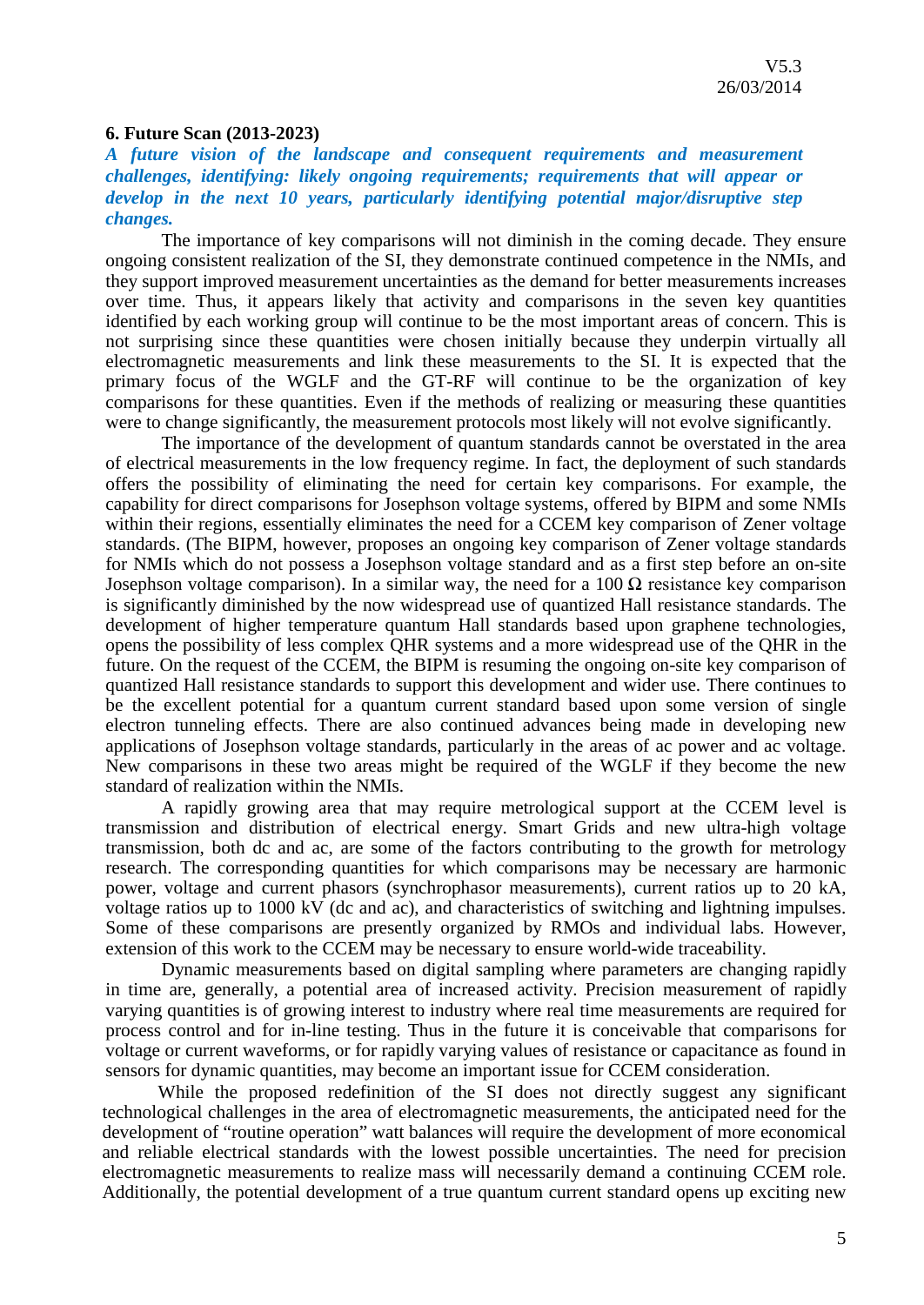possibilities for realization of the SI, and the CCEM will play a significant role in this arena as well.

In the RF/MW regime, new comparisons in each of the seven key quantities will be required at higher frequencies as the importance of higher frequencies increases and more labs acquire measurement capabilities at higher frequencies. Already completed comparisons will not be repeated unless new techniques or problems emerge.

One possible exception for continuing key quantities is RF voltage. Although there is still demand for voltage calibrations at the lower RF/MW frequencies, these frequencies have been covered by completed comparisons, and there does not seem to be much need for comparisons of traditional voltage measurements at higher frequencies. Instead, the interest and activity has shifted to waveform measurements. Over the next ten years, it is reasonable to expect that "voltage" comparisons will morph into waveform measurement comparisons at higher frequencies.

Another area in which increased activity may be needed is in the electromagnetic properties of materials. The GT-RF is currently conducting a pilot study in this area, and it is possible that subsequent activity may be needed. Other emerging areas include RF/MW measurements on nanomaterials, nonlinear and multifunctional devices, on-wafer measurements, and brightnesstemperature (RF/MW spectral radiance) measurements. The area of terahertz measurements will also see increased activity, but that is included in the move to higher frequencies.

It is expected that BIPM will continue to have no RF/MW activity, and consequently all the emerging requirements will have to be met by the NMIs and by private industry.

#### **7. Rationale for various activities (2013-2023)**

## *A rationale for the research and development activities, measurement services and the selection basis for comparisons (including statements on 'how far the light shines') that are foreseen over the period, indicating the time periods when these different activities will be required.*

As in every area of metrology, the rationale for research and development activities and measurements services is set by the individual NMIs, based on requests from industry for particular quantities and on general information regarding emerging metrology requirements. As sufficient worldwide interest develops in a particular electromagnetic area that has international metrology implications, the area of research will be discussed in the appropriate CCEM working group. If a more orchestrated effort is called for across many NMIs, a special ad hoc working group may be formed to foster collaboration, develop standard measurement procedures, or recommend new key comparisons. Any of the developing areas mentioned in Section 6 of this report might rise to this level, but that is unpredictable at this time.

As mentioned earlier, the extremely broad range of parameters within the electromagnetic area requires careful evaluation and selection of key comparisons to place a limit on the total number of required comparisons. Thus, by necessity, the "light shines" very far in the CCEM. This philosophy was discussed early on by the WGLF and the GT-RF after the signing of the MRA, and it is still generally agreed that the comparisons completed to date provide a sufficient infrastructure for the NMIs of the world to demonstrate basic competence across the entire ranges of the key electromagnetic quantities. Regional supplementary comparisons on non-key quantities play a crucial role in extending the proof of this basic competence towards a wider range of derived electrical quantities.

Clearly the details of future key comparisons will evolve with improving uncertainty capabilities, the proliferation of quantum standards, changing industrial needs, and the evolution of the metrology regions. The WGLF and GT-RF consistently consider these influences as they determine the importance and priority of key comparisons, and strive to ensure the continuing usefulness and relevance of the MRA. It should be noted that in RF/MW, there are two additional salient aspects to the question of "how far the light shines." It is generally accepted that key comparison results can be used to support CMCs in different connectors within the same frequency band, allowing of course for the effect of adapter characterization. (Note that this effect can result in a CMC having smaller uncertainties than those reported in the key comparison, if an NMI had to use an adapter in the key comparison, but does not do so in the service covered by the CMC. In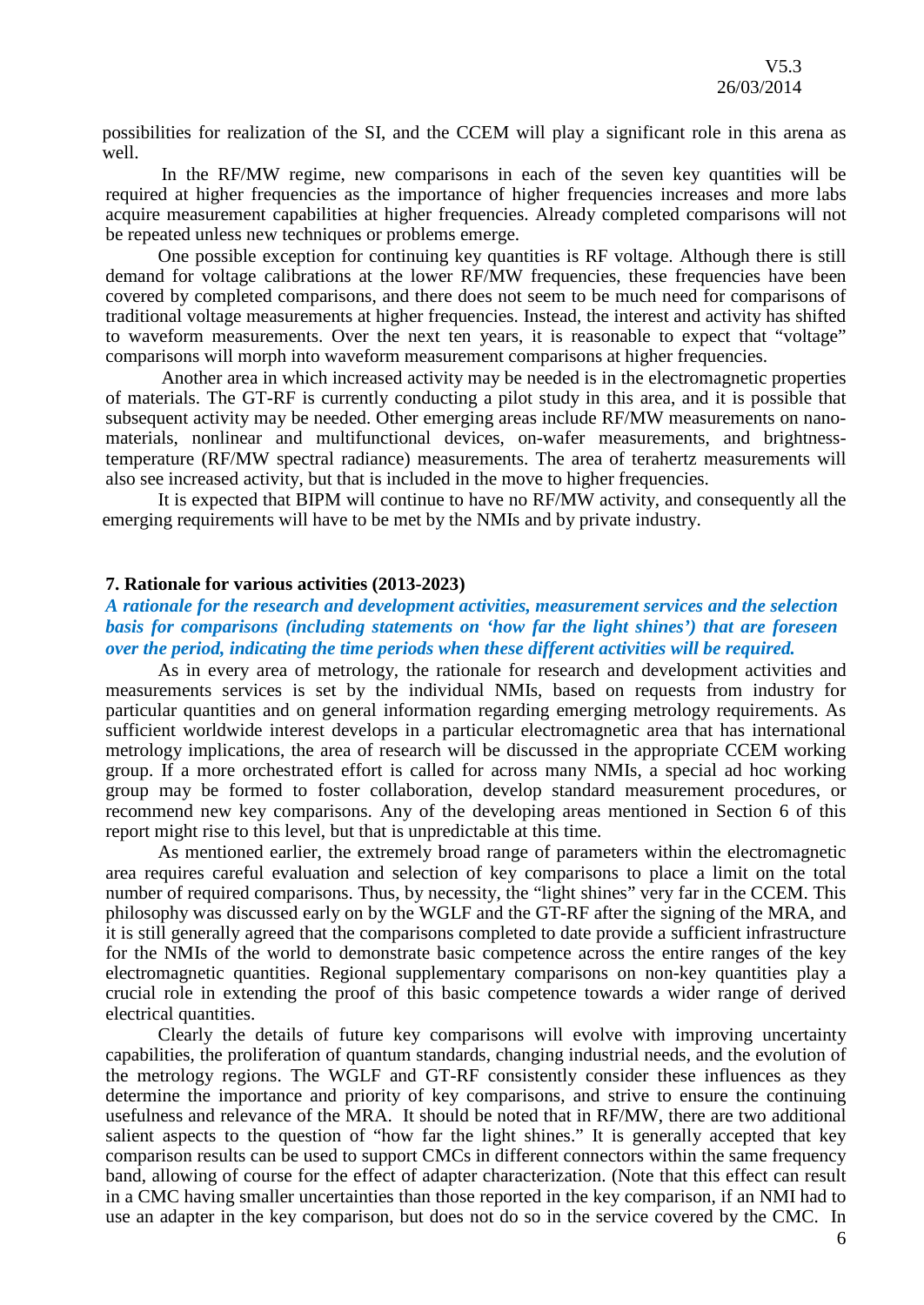such cases, a clear description of the adapter and the resultant additional uncertainties should be provided.) Regarding frequency coverage, key comparison results can be used to support CMCs for frequencies within the same frequency band, even though those specific frequencies may not have been measured in the comparison. However, key comparison results *cannot* be used to support CMCs for frequencies in frequency bands that were not measured in the key comparison.

#### **7.1 Rational for a BIPM activity in the field of electricity and magnetism**

Unlike in several of the other technical areas represented by the Consultative Committees, the BIPM provides low frequency electrical comparison and calibration services to NMIs of Member States for voltage, resistance, and capacitance standards. Electrical metrology is a fundamental area of modern physical metrology, which is core to many other fields of metrology, since almost all other measuring systems produce electrical signals. The comparison of NMIs' primary electrical quantum standards with the lowest possible uncertainty requires dedicated travelling quantum standards, which are provided by the BIPM. The BIPM's commitment to the long-term maintenance of these facilities allows these comparisons to be offered to NMIs on an ongoing basis. Comparing quantum standards at the highest level of accuracy also requires special expertise, which the BIPM staff has developed as a consequence of its specialization in this task. For NMIs which do not possess quantum standards, the BIPM organizes ongoing bilateral comparisons using Zener voltage standards and conventional resistance and capacitance standards. In some cases, for NMIs having acquired quantum standards very recently, these comparisons are a first step before an on-site comparison. To make optimal use of its quantum standards, the BIPM also provides calibrations, typically for smaller NMIs not possessing primary standards. This range of services both provides traceability to the SI for many smaller NMIs, and allows larger NMIs to demonstrate the equivalence of their own primary standards and to support their CMCs.

These activities are considered by the CCEM to be a useful and beneficial component of the BIPM work plan, although the usage of these services should be continually evaluated as the technology of quantum standards evolves to allow more direct dissemination.

The BIPM also makes use of its specialized equipment and expertise for targeted studies on improving the realization of electrical SI units, e.g. by measuring the von Klitzing constant with its calculable capacitor and its quantum Hall system. The Electricity Department is also involved in the development of the BIPM watt balance, which requires Josephson voltage standards and a quantum Hall resistance standard. As already noted, the BIPM is not active in RF/MW, except for a coordinating role.

## **8. Required Key comparisons and pilot studies 2013-2023 with indicative repeat frequency**

## *A list and proposed dates of key comparisons (and pilot studies) established by applying the above rationale, taking into account the listed indicative repeat frequencies, and statements on 'how far the light shines'. Include an evaluation of the impact of lengthening the repeat frequency or stopping the comparison.*

Generally, the plan for the WGLF is to repeat each of the existing key comparisons during the next ten years with some minor modifications to the parameters of each comparison. Two such repeats are presently being initiated (high resistance and electric power). Given the already mentioned increasing importance of the power and energy area, the WGLF also initiated a comparison on power harmonics, as a follow-up of a successful pilot study.

The new GT-RF comparisons anticipated for 2013 – 2023 are shown in the table below. In addition, the GT-RF will complete the comparisons (five key comparisons and one pilot study) currently in progress. The GT-RF typically does not repeat key comparisons on a regular basis. The reason for this policy is that finite resources prevent the GT-RF from doing everything, and they must prioritize their efforts. A higher priority has been assigned to performing comparisons in frequency bands that have not yet been covered, rather than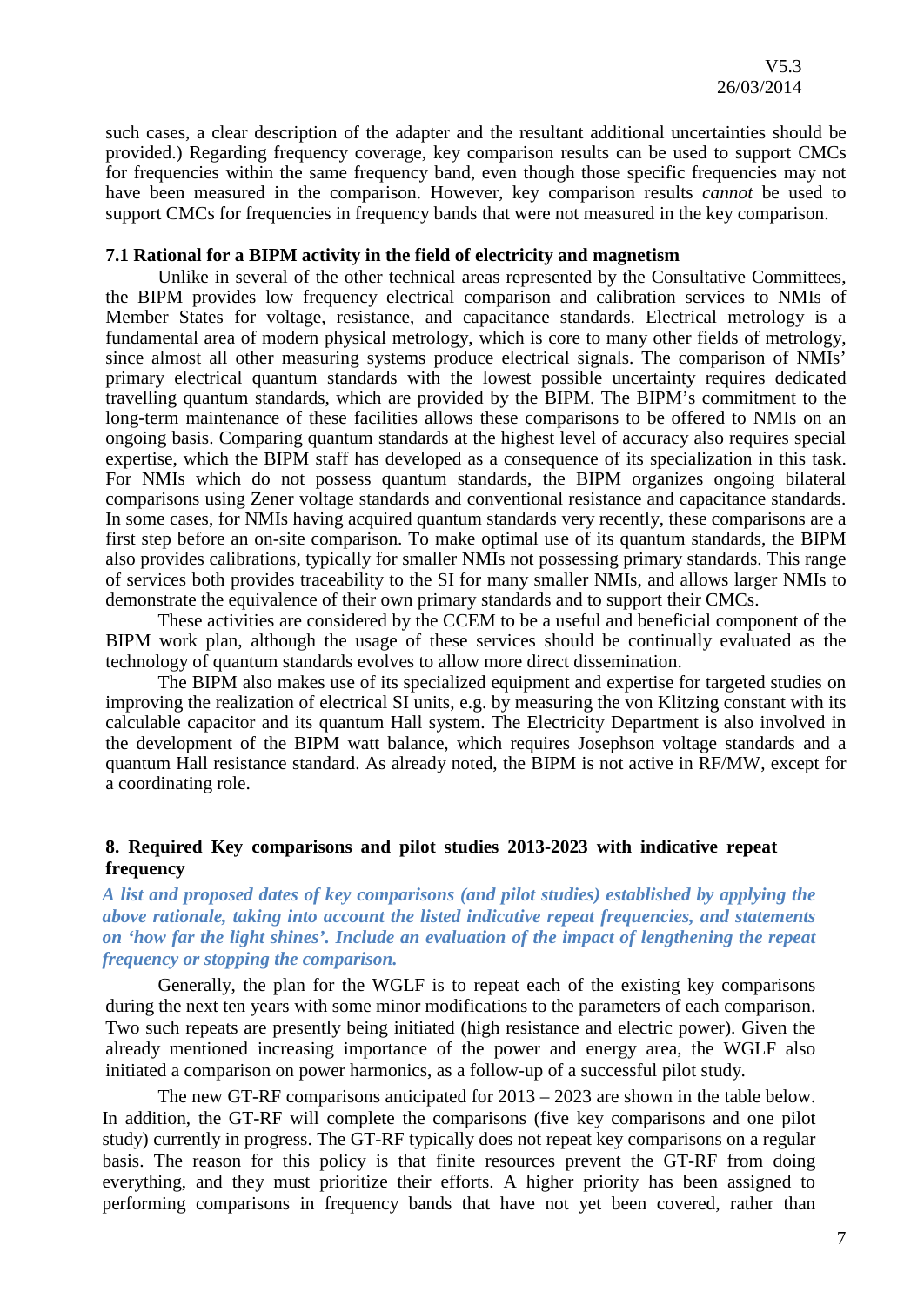repeating earlier comparisons at previously covered frequencies, unless there are good reasons for doing so. This prioritization, along with the large number of separate frequency bands, results in there being little opportunity for repeating key comparisons on a regular basis. Of course, if problems emerge, or if methods or instrumentation change, key comparisons can be repeated.

| Quantity                 | <b>Number and</b><br><b>Type</b> |
|--------------------------|----------------------------------|
| Power                    | 2 KCs                            |
| Power                    | 1 Pilot Study<br>(on-wafer)      |
| S parameters             | 2 KCs                            |
| <b>Noise</b>             | 2 KCs                            |
| Attenuation              | 2 KCs                            |
| Voltage                  | 1 Pilot Study<br>(waveform)      |
| <b>EM Field Strength</b> | 1 KC                             |
| Antenna Parameters       | 1 KC                             |

#### **9. Resource implications for laboratories for piloting comparisons**

*Overview of the resources required to pilot each comparison and any links to regions, including equipment resources required, validation studies, transport, data analysis, and report writing, travel, meetings with total man-day estimate.*

Even though solid information is not generally available, it is safe to say that resources required to pilot a comparison vary greatly from one comparison to another depending on the quantity to be measured, the number of participants, the need to purchase travelling artifacts, failure of travelling artifacts, etc. Expenses for purchase of equipment can range from negligible (equipment and artifacts are often available at the pilot NMI) to roughly 20k euros. Shipping costs are typically in the  $10k - 20k$  euros. Staff time is the largest resource requirement and the most difficult to estimate. Very approximately, it can be expected to fall between 2 person months and somewhat less than 1 person year, in addition to the measurements and analysis required for simple participation in the comparison. The approximate time commitment specifically expected for each comparison is listed in the table in Section 9.

For comparisons involving quantum standards, the traveling (or portable) quantum standards are very specialized instruments, and are therefore provided by the BIPM as international reference facilities for voltage and resistance. Much progress has been made since the early days of MRA key comparisons regarding protocol development, data analysis, report preparation, and the review. Therefore, the general amount of work required for repeating a key comparison should be substantially less (but still significant).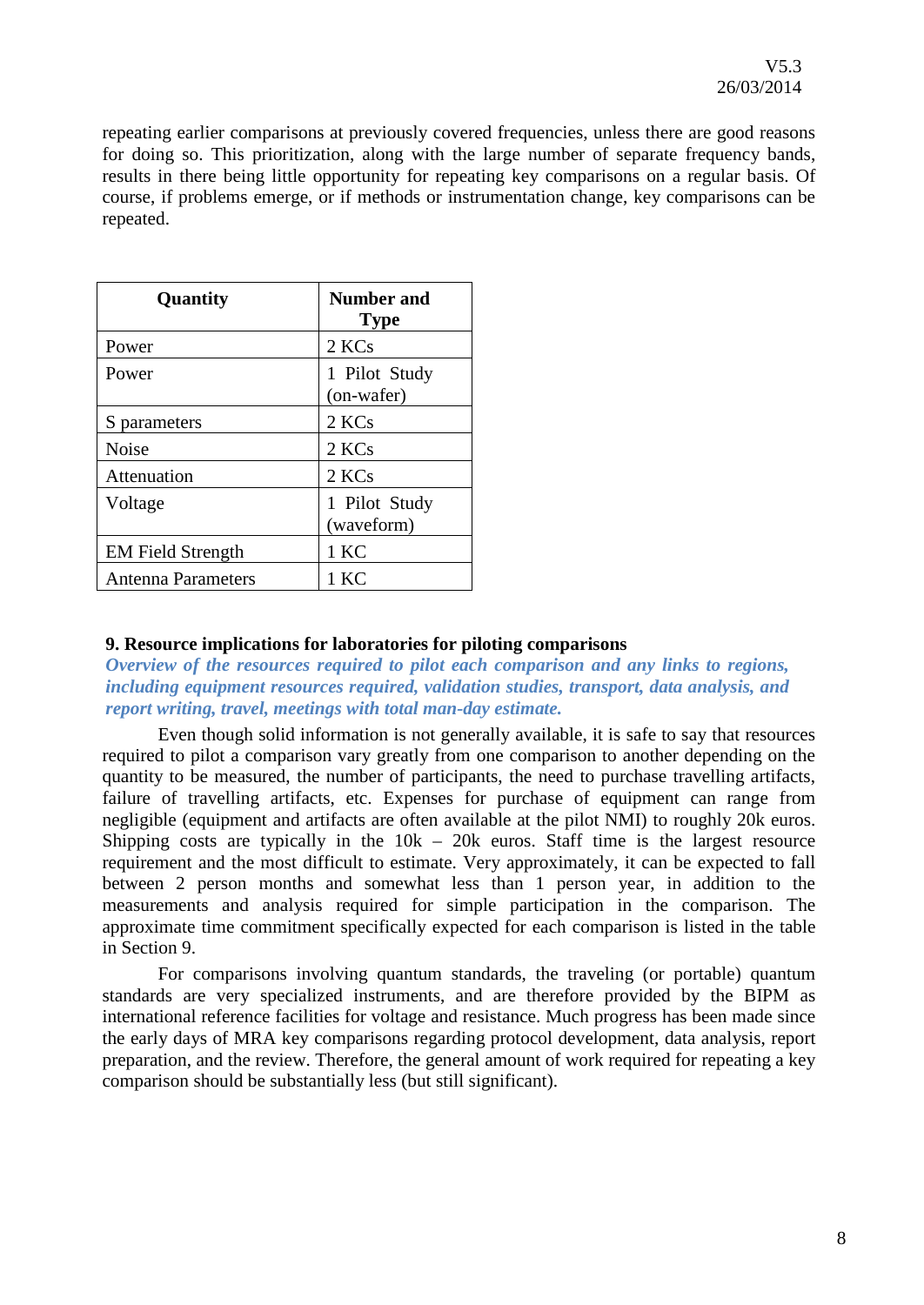## **10. Summary table of comparisons, dates, required resources and the laboratories already having institutional agreement to pilot particular comparisons**

| Reference | Description                                                       | Repeat           | Potential  | Estimate of           | How far does the light shine                                 |
|-----------|-------------------------------------------------------------------|------------------|------------|-----------------------|--------------------------------------------------------------|
| number    |                                                                   | cycle            | start date | resources*            |                                                              |
| CCEM-K1   | Resistance, 1 Ohm and 10 kOhm                                     | 10 <sub>yr</sub> | 2015       | $(12$ labs $x 1$ ) +5 | Covers resistance metrology<br><1 Mohm including realization |
|           |                                                                   |                  |            |                       | of QHR primary standard                                      |
|           |                                                                   |                  |            |                       | Covers resistance metrology                                  |
| CCEM-K2   | Resistance, 10 Mohm and 1GOhm                                     | 10 <sub>yr</sub> | 2012       | $(12$ labs $x 1$ ) +5 | >1Mohm                                                       |
|           |                                                                   |                  |            |                       | <b>BIPM QHR comparisons and</b>                              |
| CCEM-K10  | resistance, 100 Ohm                                               | None             |            |                       | local QHR realisations have                                  |
|           |                                                                   |                  |            |                       | reduced the need for this                                    |
| CCEM-K3   | Inductance, 10 mH                                                 | 10 <sub>yr</sub> | 2020       | $(12$ labs $x 1$ ) +5 | Covers all inductance                                        |
| CCEM-K4   | Capacitance, 10 pF                                                | 10 <sub>yr</sub> | 2015       | $(12$ labs $x 1$ ) +5 | Covers all capacitance, last                                 |
|           |                                                                   |                  |            |                       | comparison 1998                                              |
| CCEM-K5   | ac power at 50/60 Hz                                              | 10 <sub>yr</sub> | 2013       | $(11$ labs $x 1$ ) +5 | Covers all electric power at                                 |
|           |                                                                   |                  |            |                       | 50/60 Hz                                                     |
| CCEM-K13  | ac power harmonics                                                | unkn             | 2013       | $(7$ labs x 1.5) +6   | Covers all measurement of                                    |
|           |                                                                   |                  |            |                       | harmonics in power systems                                   |
|           | ac/dc voltage transfer, 3 V                                       |                  |            |                       | Covers measurement of ac/dc                                  |
| CCEM-K6.a | Frequency: 1 kHz, 20 kHz, 100 kHz and 1<br>MHz                    | 10 <sub>yr</sub> | 2016       | $(12$ labs $x 1$ ) +5 | voltage transfer difference                                  |
|           |                                                                   |                  |            |                       | and ac voltage at low                                        |
|           |                                                                   |                  |            |                       | frequency<br>Covers measurement of ac/dc                     |
|           | Ac/dc voltage transfer                                            |                  |            |                       | voltage transfer difference                                  |
| CCEM-K6 c | Voltage: 3 V and 4 V<br>Frequency: 0.5 MHz, 1 MHz, 10 MHz, 30     | 10 <sub>yr</sub> | 2014?      | $(12$ labs $x 1$ ) +5 | and ac voltage at high                                       |
|           | MHz, 50 MHz, 70 MHz and 100 MHz                                   |                  |            |                       | frequency                                                    |
|           |                                                                   |                  |            |                       | Covers measurement of ac/dc                                  |
|           | High voltage ac/dc converters<br>Voltage: 1000 V, 500 V and 200 V |                  |            |                       | voltage transfer difference                                  |
| CCEM-K9   | Frequency: 1 kHz, 10 kHz, 20 kHz, 50 kHz                          | 10 <sub>yr</sub> | 2014       | $(12$ labs $x 1$ ) +5 | and ac voltage at low                                        |
|           | and 100 kHz                                                       |                  |            |                       | frequency and high voltage                                   |
|           |                                                                   |                  |            |                       | Covers measurement of ac/dc                                  |
| CCEM-K11  | ac/dc voltage transfer difference at                              |                  | 2018       | $(12$ labs $x 1$ ) +5 | voltage transfer difference                                  |
|           | low voltages                                                      | 10 <sub>yr</sub> |            |                       | and ac voltage at low                                        |
|           |                                                                   |                  |            |                       | frequency and low voltage                                    |
|           |                                                                   |                  |            |                       | Covers measurement of ac/dc                                  |
| CCEM-K12  | ac/dc current transfer                                            | 10 <sub>yr</sub> | 2020       | $(12$ labs $x 1$ ) +5 | current transfer difference                                  |
|           |                                                                   |                  |            |                       | and ac current at low                                        |
|           |                                                                   |                  |            |                       | frequency                                                    |
| CCEM-K7   | ac voltage ratio                                                  | 20 <sub>yr</sub> |            |                       |                                                              |
| CCEM-K8   | dc voltage ratio                                                  | 20 <sub>yr</sub> |            |                       |                                                              |
|           |                                                                   |                  | According  |                       | Covers measurement of dc                                     |
| CCEM.M-K1 | Low frequency magnetic flux density                               | 20 <sub>yr</sub> | to needs   | $(10$ labs $x 1$ ) +6 | magnetic flux density and ac                                 |
|           |                                                                   |                  | (2021 ?)   |                       | magnetic flux density at low<br>frequency                    |
| BIPM.EM-  | Josephson voltage, 1.018V and 10 V,                               | 20 <sub>yr</sub> | ongoing    |                       | All of dc voltage metrology,                                 |
| K10.a/b   | on-site                                                           |                  |            |                       | incl. operation of Josephson                                 |
|           |                                                                   |                  |            |                       | voltage standard                                             |
| BIPM.EM-  | Zener voltage, 1.018 V and 10 V                                   | 10 <sub>yr</sub> | Ongoing    |                       | Covers all of dc voltage                                     |
| K11.a/b   |                                                                   |                  |            |                       |                                                              |
|           | BIPM.EM-K12 Quantized Hall resistance, on-site                    | 20yr             | Ongoing    |                       | QHR standard and resistance                                  |
|           |                                                                   |                  |            |                       | scaling to 100 Ohm                                           |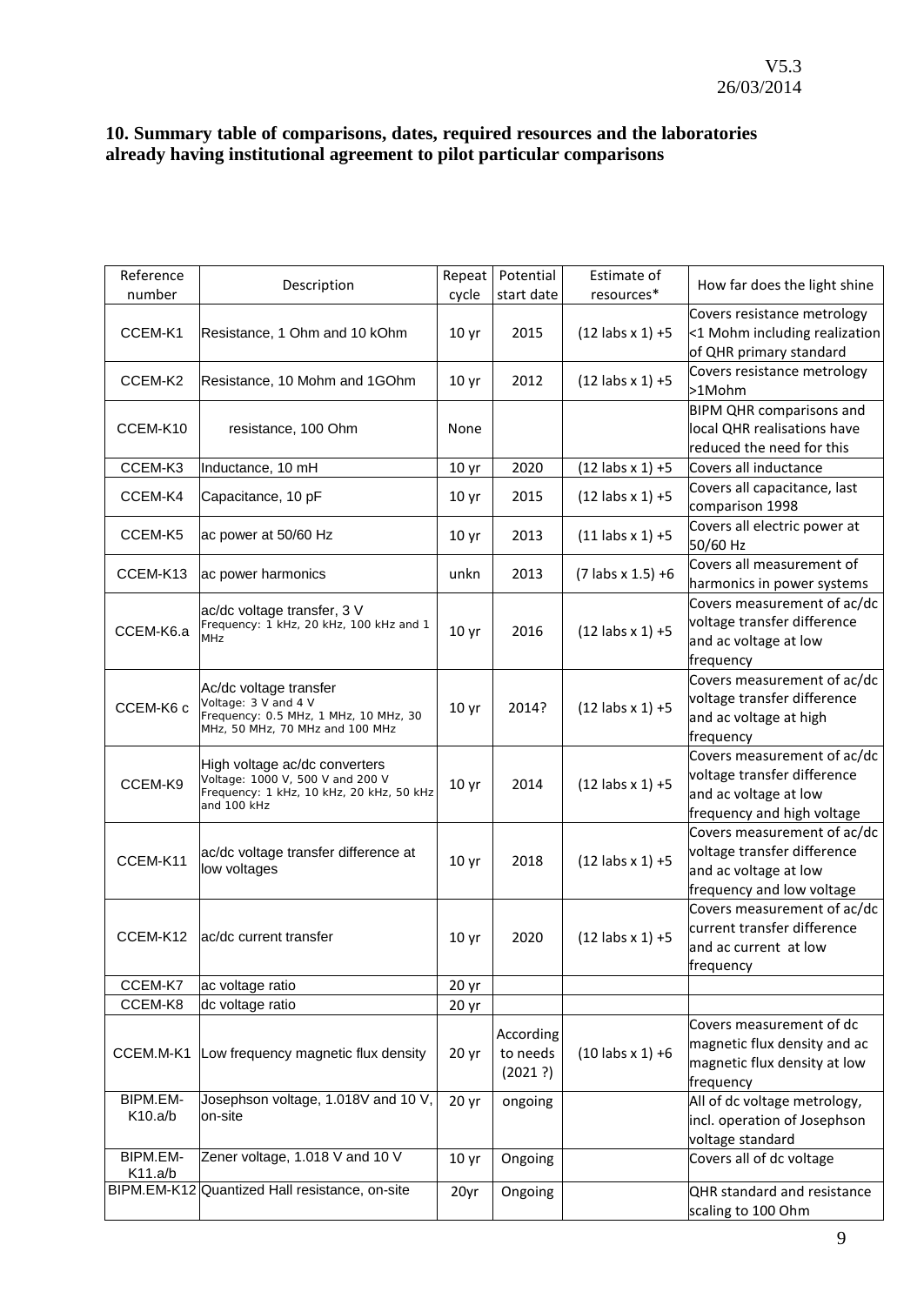| BIPM.EM-<br>K13.a/b     | Resistance, 1 Ohm and 10 kOhm             | 10 <sub>yr</sub>             | ongoing |                                 | Covers resistance metrology<br><1 Mohm including realization<br>of QHR primary standard |
|-------------------------|-------------------------------------------|------------------------------|---------|---------------------------------|-----------------------------------------------------------------------------------------|
| BIPM.EM-<br>K14.a/b     | Capacitance, 10 pF and 100 pF             | 10 <sub>yr</sub>             | ongoing |                                 | Covers all capacitance                                                                  |
| $KC-P-1$ <sup>+</sup>   | Power, 50 - 75 GHz, waveguide             |                              | 2017    | $(8$ labs $\times$ 1.5)+6       | Covers power measurements,<br>$50 - 75$ GHz                                             |
| $KC-P-2$ <sup>+</sup>   | Power, 75 - 110 GHz, waveguide            |                              | 2022    | $(7 \text{ labs} \times 1.5)+6$ | Covers power measurements,<br>75 - 110 GHz                                              |
| $PS-P-1$ <sup>+</sup>   | Pilot Study, On-Wafer Power               | $\overline{\phantom{a}}$     | 2015    | $(5 \text{ labs} \times 2) + 8$ |                                                                                         |
| $KC-S-1$ <sup>+</sup>   | S parameters, 2.4 mm, up to 50 GHz        | $\overline{\phantom{a}}$     | 2017    | $(10$ labs $\times 1.5$ )+8     | Covers S parameters to 50<br>GHz                                                        |
| $KC-S-2$ <sup>+</sup>   | S parameters, 1.85 mm, up to 67<br>GHz    |                              | 2022    | $(10$ labs $\times 1.5$ )+8     | Covers S parameters to 67<br><b>GHz</b>                                                 |
| $KC-Atn-1$ <sup>+</sup> | Attenuation, Type N, up to 18 GHz         | $\qquad \qquad -$            | 2014    | $(20$ labs $\times$ 1)+5        | Covers attenuation up to 18<br>GHz                                                      |
| $KC-Atn-2$ <sup>+</sup> | Attenuation, 2.4 mm, up to 40 GHz         | $\overline{\phantom{a}}$     | 2018    | $(20$ labs $\times$ 1)+5        | Covers attenuation up to 40<br><b>GHz</b>                                               |
| $PS-WF-1$ <sup>+</sup>  | Pilot Study, Waveform<br>Characterization | $\overline{\phantom{a}}$     | 2016    | $(5$ labs $\times$ 2)+8         |                                                                                         |
| $KC-N-1$ <sup>+</sup>   | Noise, 26.5 - 40 GHz, waveguide           |                              | 2014    | $(6$ labs $\times$ 1.5)+6       | Covers noise-temperature<br>measurements, 26.5 - 40 GHz                                 |
| $KC-N-2$ <sup>+</sup>   | Noise, 50 - 75 GHz, wavequide             |                              | 2018    | $(6$ labs $\times$ 1.5)+6       | Covers noise-temperature<br>measurements, 50 - 75 GHz                                   |
| $KC$ - $FS$ - $1^+$     | Field Strength, 30 MHz - 1 GHz            | $\qquad \qquad -$            | 2015    | $(15 \text{ labs} \times 1)+6$  | Covers Electric Field Strength,<br>$30$ MHz $-$ 1 GHz                                   |
| KC-Ant-1 <sup>+</sup>   | Antenna param, Gain 18 - 26.5 GHz         | $\qquad \qquad \blacksquare$ | 2016    | $(12$ labs $\times$ 1)+6        | Covers antenna Gain, 18 -<br>26.5 GHz                                                   |

\*In person months (PM). Participating (per participant) + coordinating laboratory <sup>+</sup> Reference number is for this document; KCDB reference number will be assigned at beginning of comparison.

## **11. Document Revision Schedule**

As needed.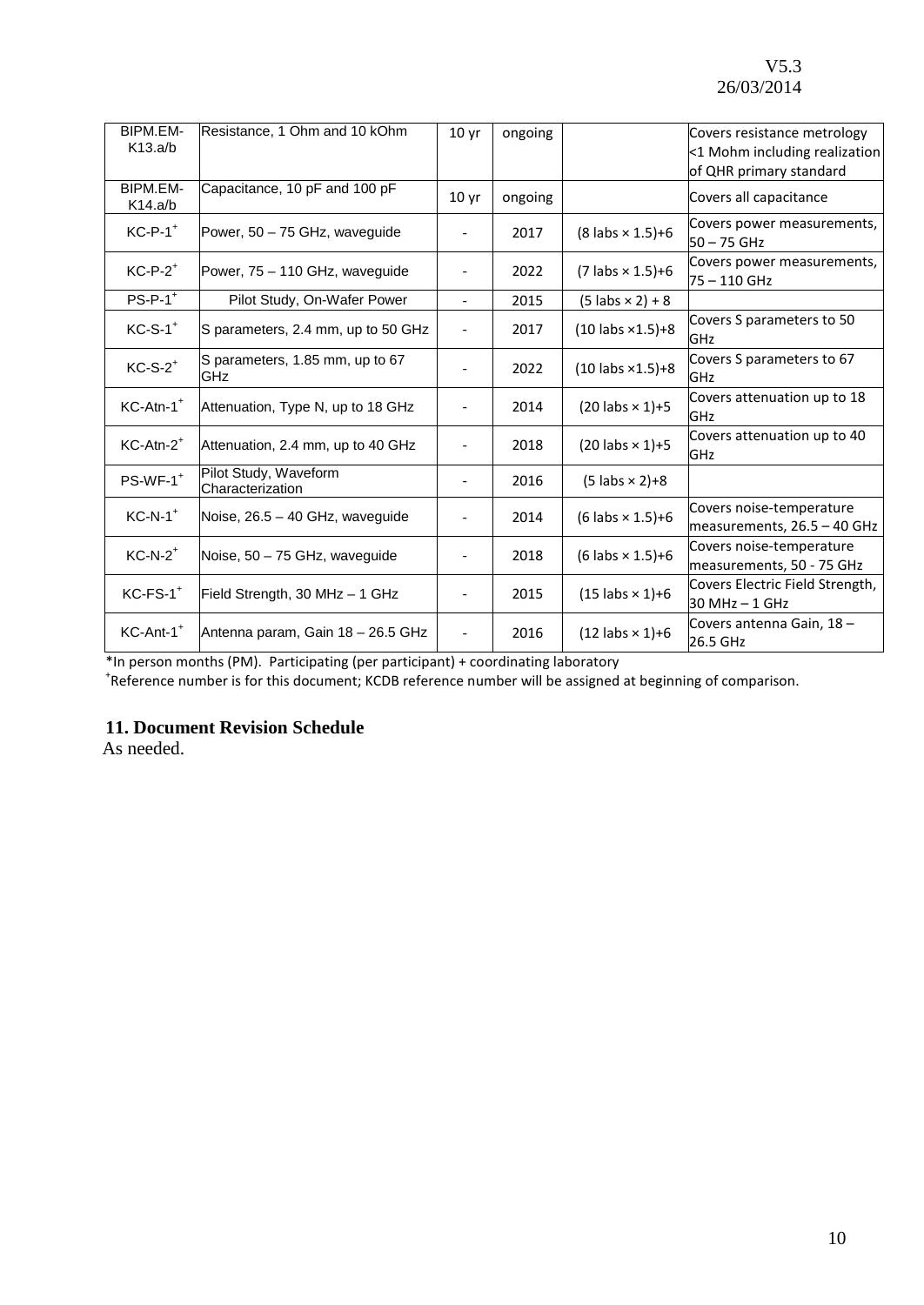**Appendix A**

# **"Big" Problems in Electromagnetics**

CCEM Strategic Planning Document

Revision 1.2

May 2011

William Anderson, Chair CCEM Working Group on Strategic Planning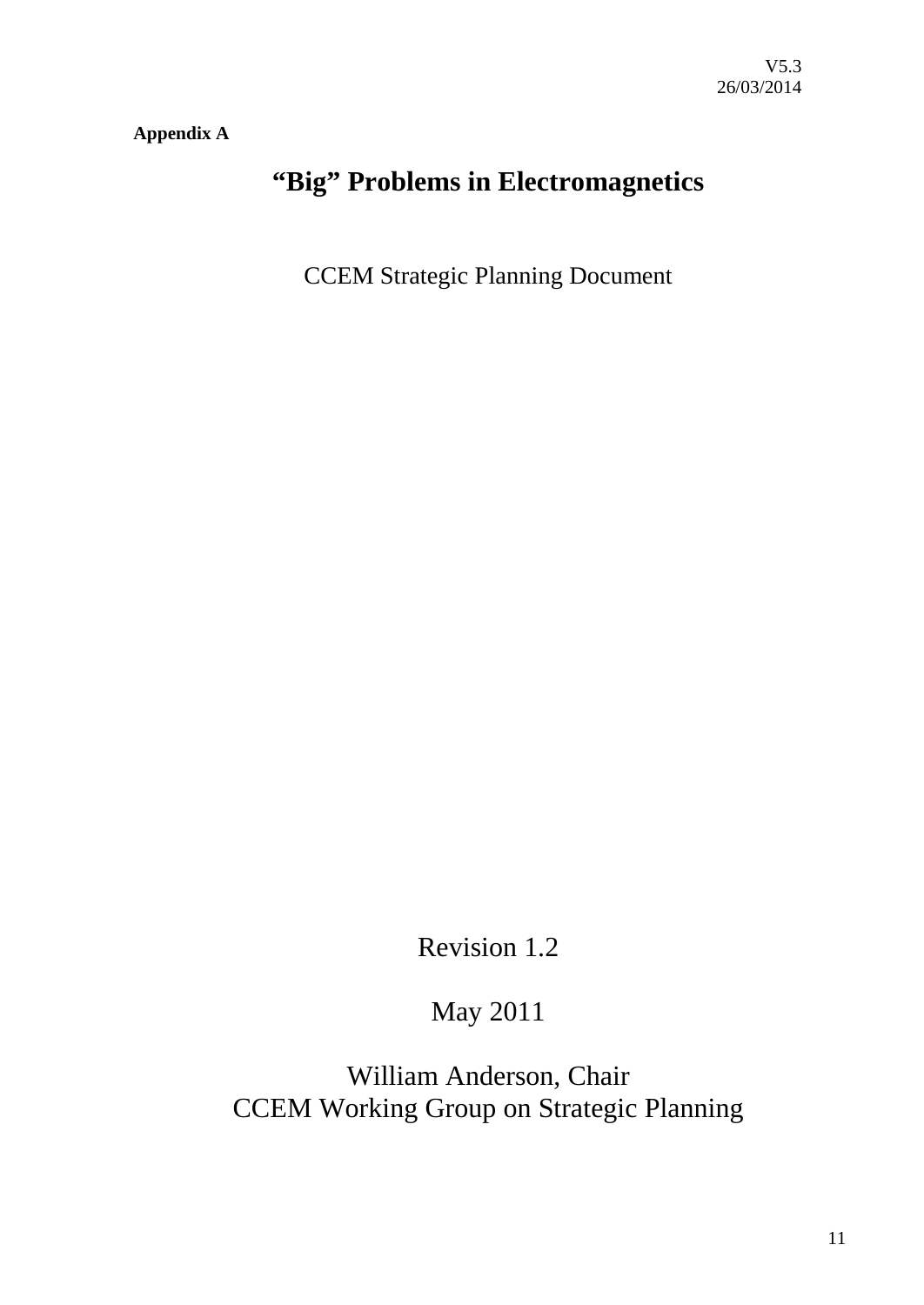This document is a product of the Consultative Committee for Electricity and Magnetism's (CCEM) Working Group on Strategic Planning. The Working Group was formed to both identify the major future problems challenging the National Metrology Institutes in electromagnetic metrology and to provide input to the CCEM on the BIPM's technical program on electrical metrology. It is in its former role that this document was created. Identifying the major challenges in electromagnetic metrology serves many purposes. One is as input to the strategic planning occurring at the world's NMIs and also being undertaken by some of the Regional Metrology Organizations. As resources are being directed to nanometrology, chemical metrology, and biometrology, it is important that electrometrology continues apace as many of the measurements in the new areas will depend upon accurate measurements of electromagnetic properties under challenging conditions. Many of the problems identified in this document are large in scope and demanding on resources. By their nature they will require many of the world's NMIs working together to achieve success. This document then identifies areas where international collaborations should be focused.

The document outlines first specific technical measurement challenges facing the electromagnetic metrology community. It ends with societal problems that require the attention of this community for solution.

The Working Group included all major electromagnetic measurement challenges not just those traditionally considered by the CCEM.

It is understood that this document is a work in progress. The Working Group attempted to look in the future to identify the important problems on the 5 to 10 year horizon. Undoubtedly, the Group missed some and in the next several months and years the document will need to evolve to capture the reality of the day.

We hope the CIPM, the CCEM, the RMOs, and the NMIs find value in this document,

Bill Anderson Alan Steele Shravan Singh Uwe Siegner Gert Rietveld Jonathan Williams Michael Stock Yashuhiro Nakamura Nobu-hisa Kaneko Barry Inglis

## **Technical Challenges**

#### **Single Electronics**

While much progress has been made, it remains a significant challenge to extend our fundamental understanding of single electron tunneling (SET) physics and to realize the goal of building novel integrated circuits that precisely manipulate and detect individual electrons. Single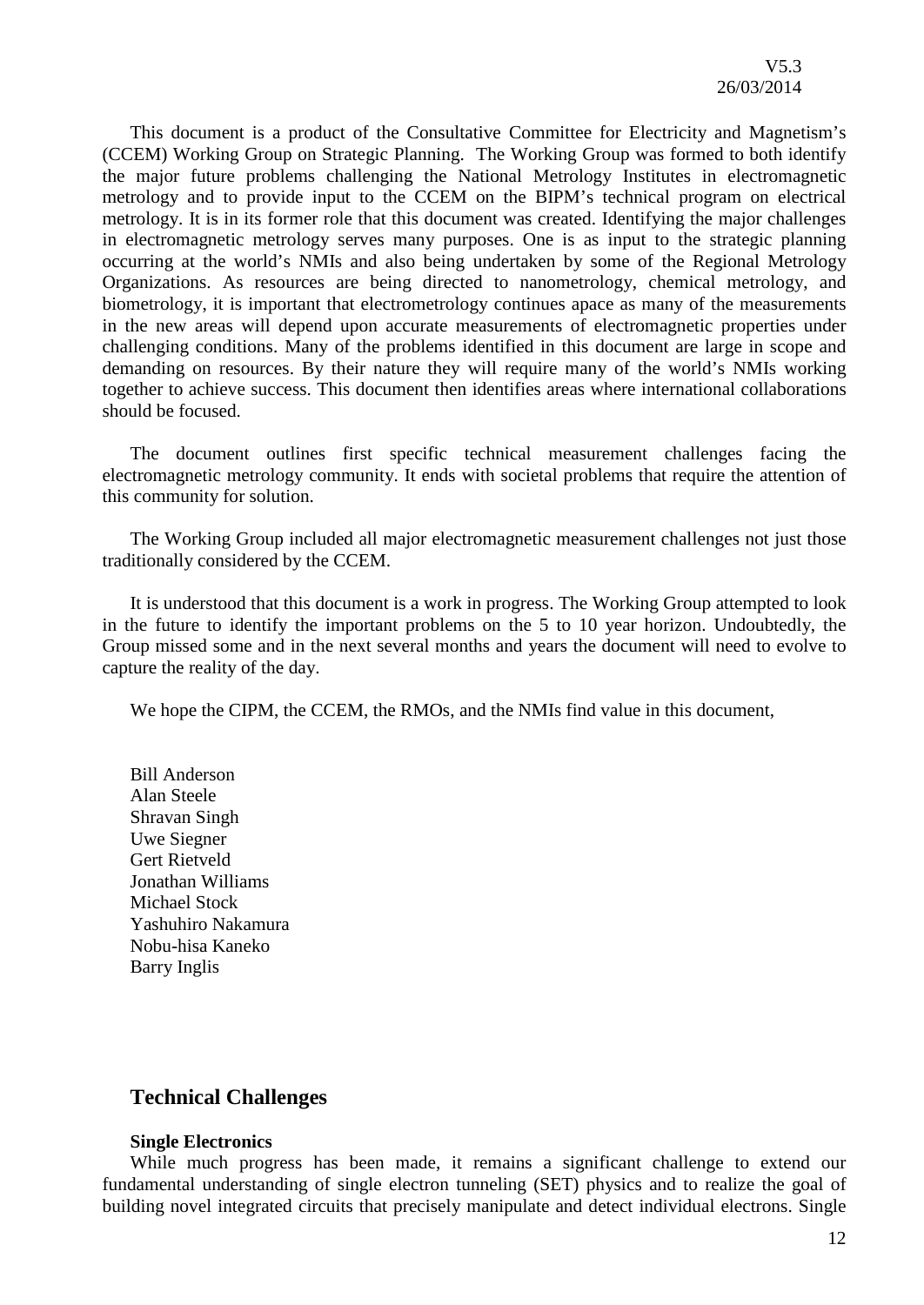electronics is a "big problem" due to 1) extreme sensitivity of single electrons to environmental perturbations, and 2) difficulties in controlling and eliminating electrically active defects introduced during device fabrication. The worldwide electrical metrology community needs reproducible fabrication and reliable operation of multi-junction electrons pumps with sufficient metrological accuracy for use in electron-counting-based capacitance standards and at higher currents for use in potential current standards. New measurement techniques are needed to study single electron tunneling dynamics at high speed and to explicitly characterize where and when error events occur.

Advances in single electronics will have an impact on a wide variety of application areas, from fundamental electrical metrology to nanoelectronics. For example, various classes of future nanoelectronics beyond CMOS are projected to work with one or a few electrons. These include molecular electronics, semiconductor-based integrated circuits using single-electron memory or logic, and quantum computing (QC). As another example, one endemic problem in any circuit which depends on small numbers of electrons is the "charge offset" phenomenon, which makes it difficult or impossible to integrate multiple single-electron tunneling (SET)-based devices together; this problem gets more difficult as the device gets smaller. The table below provides additional information on application areas and requirements for improvements in single electronics.

| <b>Application</b><br><b>Area</b> | <b>Examples</b>                         | <b>Key Requirements</b>                          | <b>Competing Technologies</b>                              |
|-----------------------------------|-----------------------------------------|--------------------------------------------------|------------------------------------------------------------|
| Fundamental<br>Metrology          | Quantum metrology<br>triangle and other | Accuracy is<br>paramount;                        | None, since there is no<br>substitute for current based on |
|                                   | consistency checks.                     | affordability and<br>usability are<br>secondary. | the charge of the electron, e                              |
| Applied                           | Calibration of                          | Combination of                                   | Current obtained via                                       |
| Metrology                         | electrometers                           | accuracy,                                        | Josephson voltage standard                                 |
|                                   | and picoammeters for                    | affordability, and                               | (JVS) plus quantum Hall                                    |
|                                   | dosimetry, etc.                         | usability is important                           | resistance (QHR)<br>or $I = C(dV/dt)$                      |
|                                   | Calibration of                          |                                                  | Calculable capacitor or                                    |
|                                   | capacitors.                             |                                                  | ac QHR plus quadrature                                     |
|                                   |                                         |                                                  | bridge.                                                    |
| <b>Novel</b>                      | Local probe of charge                   | Sensitivity (and in                              | CMOS and other                                             |
| Measurements                      | transport in                            | some cases accuracy)                             | semiconductor                                              |
|                                   | nanostructures.                         | is paramount;                                    | devices; various mesoscopic                                |
|                                   | (including CMOS),                       | affordability and                                | systems (quantum dots,                                     |
|                                   | studies of quasiparticles               | usability are                                    | nanotubes, cantilevers, etc.)                              |
|                                   | in qubits,                              | secondary.                                       |                                                            |
|                                   | characterization                        |                                                  |                                                            |
|                                   | of charge-based single-                 |                                                  |                                                            |
|                                   | photon sources, particle                |                                                  |                                                            |
|                                   | detectors, electric field               |                                                  |                                                            |
|                                   | mapping,                                |                                                  |                                                            |
| Information                       | Quantum-dot cellular                    | Surpassing CMOS in                               | Anything else mentioned in                                 |
| Processing                        | automata (QCA) cells,                   | terms of speed,                                  | the semiconductor industry                                 |
|                                   | spintronics, etc.                       | usability, reliability,                          | (ITRS) roadmap.                                            |
|                                   | (classical bits)                        | and affordability is                             |                                                            |
|                                   |                                         | difficult. It will                               | Anything else mentioned in                                 |
|                                   | Qubits with charge-                     | probably require                                 | the quantum computing                                      |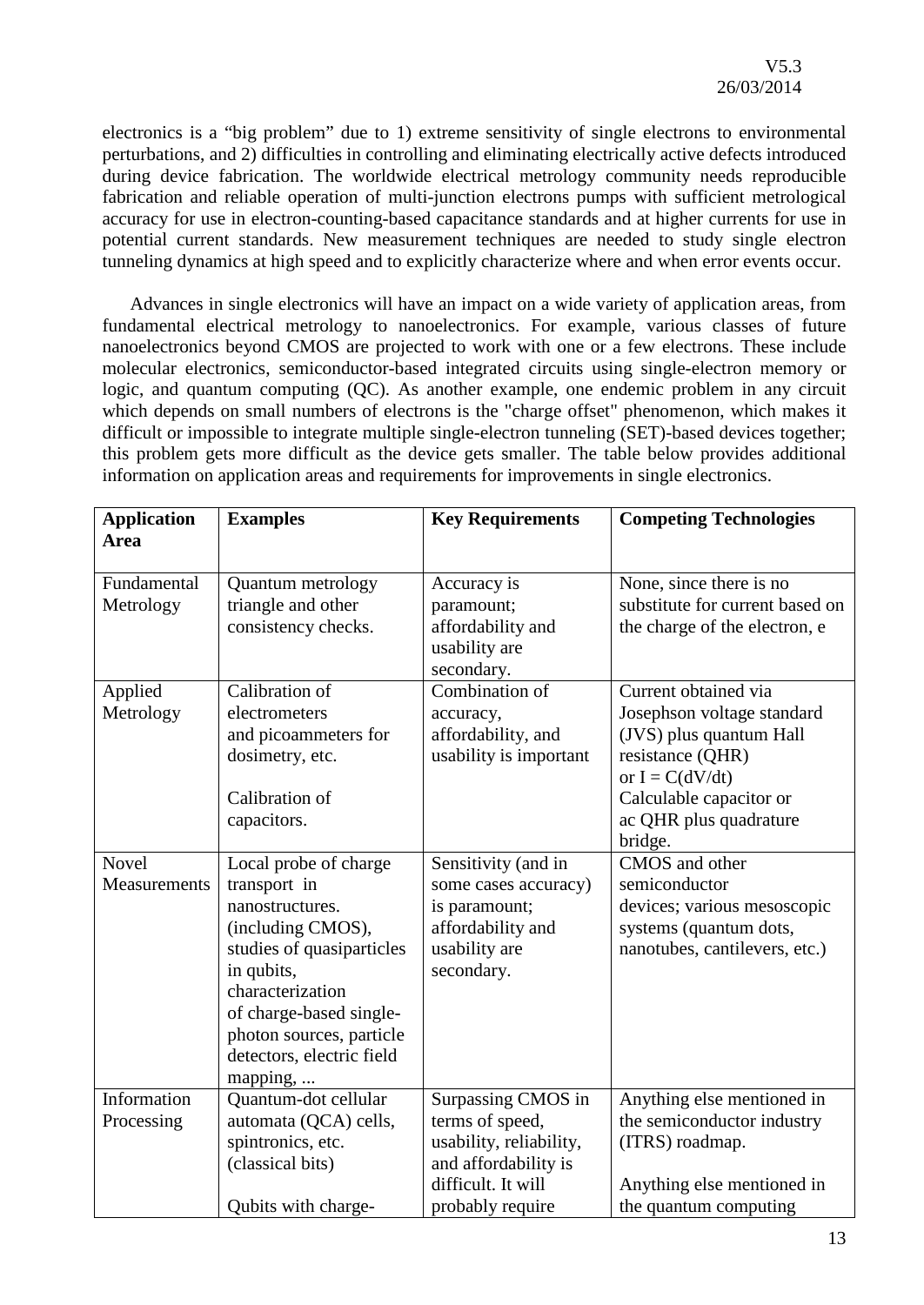| based readout, quantum-<br>limited amplifier for<br>qubit readout. | mastery of "bottom-<br>up" fabrication.             | roadmap. |
|--------------------------------------------------------------------|-----------------------------------------------------|----------|
|                                                                    | Long coherence time,<br>controlled back-<br>action. |          |

## **Single Photonics**

The photon is one of the fundamental particles in modern physics and is the basic quantum of electromagnetic radiation. The quantized nature of photon states suggests momentous opportunities for metrology based on photonics, yet this potential has barely been exploited. Recent advances in solid-state photonics, optical detectors, and optoelectronics have yielded new techniques for the production, manipulation, and detection of single photons. The technology to take advantage of the quantum nature of the photon is becoming available, and the goal of providing radiometric measurements based on photon count is becoming realistic.

Creation and detection of single photons is difficult because of the challenges in achieving the unity quantum efficiency that is required to ensure that the photon number is accurate. Furthermore, the ability to generate and detect photons in the numbers needed to match picowatt and nanowatt powers requires significant advances in single photon generator emission rate and photon detector count rate. New measurement methods are needed to exhaustively characterize the state of photons with high sensitivity to small photon numbers.

Advances can be applied to a wide variety of technology areas. High-flux single photon sources and detectors could provide new, improved methods for optical radiometry and the calibration of optical power meters. Fock state sources could be used to demonstrate interferometry and lithography with resolutions beyond that of classical limits (1/N rather than 1/√N for N photons). In the non-classical photon states, the phase noise can be considerably reduced because it is inversely proportional to the photon number. This will lead to a new length scale with lower uncertainty. High-rate single-photon sources and detectors could enable secure quantum key distribution systems over optical fibers or free space.

Many NMIs began to work on the development of non-classical light sources such as single photon sources or correlated photon pairs. Photon measurement techniques are also being developed; such as a single photon detector (SPD) and photon number resolving detectors (PNRD). Especially PNRDs can reveal the nature of the photon distribution in non-classical light. In industry, these techniques are going to be used in the quantum key distribution, which is based on using single photons to ensure truly secure communication.

Therefore, the technology of creation and measurement of photons will definitely play an important role in metrology. International collaboration in this field is indispensable to boost the research and development.

| <b>Application</b><br><b>Area</b> | <b>Examples</b> | <b>Key Requirements</b>               | Competing<br><b>Technologies</b> |
|-----------------------------------|-----------------|---------------------------------------|----------------------------------|
| Fundamental                       | Detection and   | Non-Poisson generation of   Avalanche |                                  |
| Metrology                         | creating of     | photons. Accurate                     | photodiodes have high            |
|                                   | single photons. | detection.                            | dark counts.                     |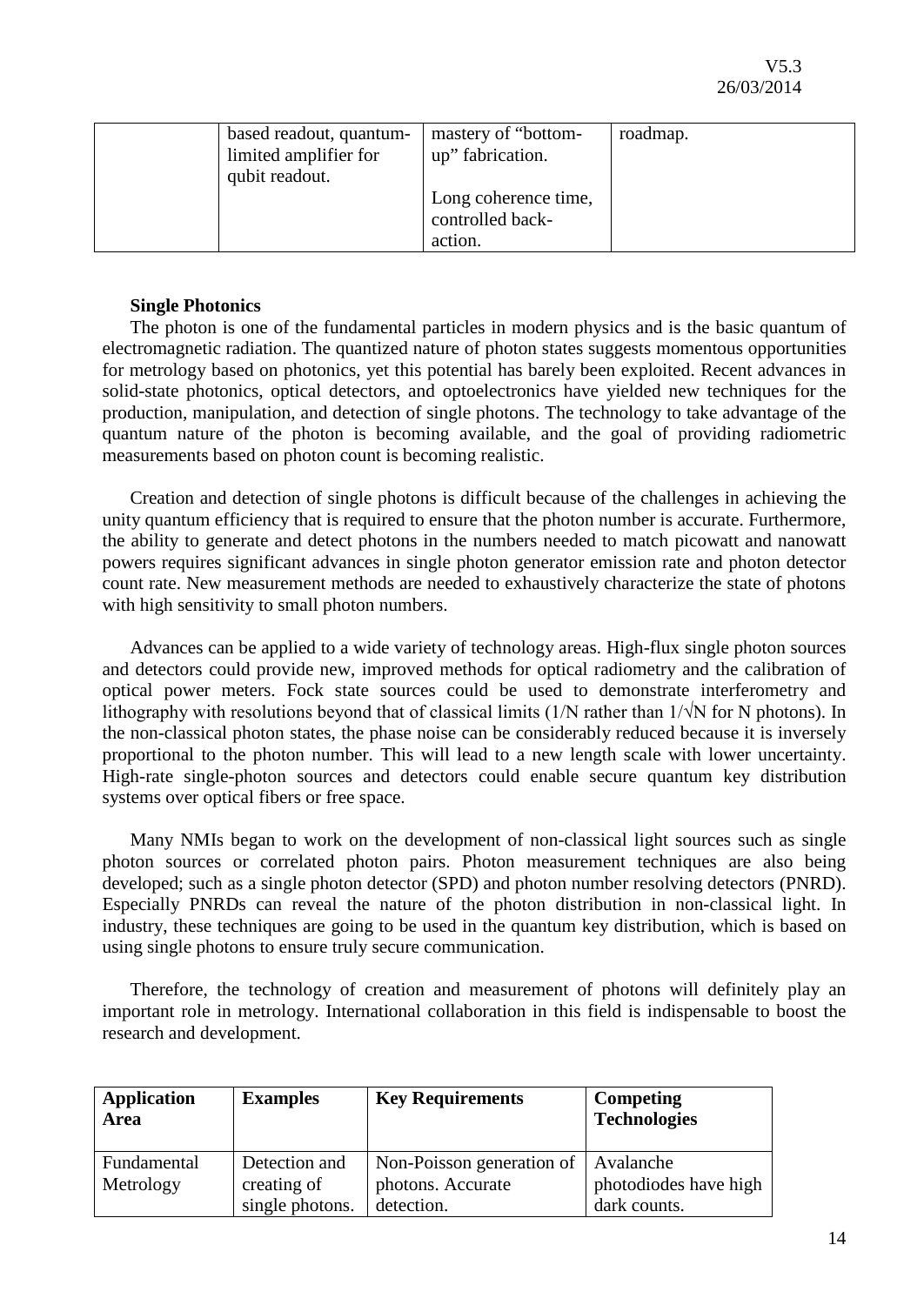|              |                 | Affordability and usability | Parametric conversion |
|--------------|-----------------|-----------------------------|-----------------------|
|              |                 | are secondary.              | is Poisson-like.      |
| Applied      | Calibration of  | Ability to measure or       | none                  |
| Metrology    | cryogenic       | generate high photon flux   |                       |
|              | radiometers,    | at near single photon       |                       |
|              | detectors.      | precision.                  |                       |
| <b>Novel</b> | Heisenberg-     | Creation of                 | none                  |
| Measurements | limited         | indistinguishable photon    |                       |
|              | interferometry. | Fock states.                |                       |
| Information  | Quantum key     | High rate single-photon-    | Attenuated lasers and |
| Processing   | distribution    | on-demand sources; high-    | avalanche photodiodes |
|              | (QKD).          | bandwidth single photon     | (APDs), but QKD is    |
|              |                 | detectors.                  | not provably secure   |
|              |                 |                             | with these devices.   |

## **Quantum Voltage**

The development of quantum voltage standards based upon Josephson junction technology has revolutionized voltage metrology around the entire world. New direct comparison techniques now allow for determinations of voltage better than a part in  $10<sup>9</sup>$  for dc applications. There remain essentially 2 primary challenges in the realization and dissemination of voltage: 1) development of a simplified system to allow for the extensive and common place usage of quantum dc voltage standards; and 2) development of quantum voltage standards for ac and arbitrary waveform applications. The first challenge is difficult because it requires significant development of array technology, microwave integrated circuits, electronic instrumentation, and cryogenic packaging to produce a truly reliable universally applicable system. The second area is even more challenging because quantum standards would be useful over such a broad parameter space of voltage magnitude and frequency. Successful development of a "universal" voltage standard will require significant advances in all design, fabrication, and engineering aspects of an arbitrary waveform Josephson voltage standard (JVS) system.

Advances in the development of improved JVS systems will impact many technical areas related to electrical metrology. For example, "turn-key" quantum voltage standards will require improved cryocooler technologies. Future systems require higher voltages for both dc and ac applications that depend upon advances in chip fabrication for increased voltages and better operating margins. As ac systems are developed for extended frequency ranges, improvements in the bitstream generators will be required, as will improvements in the techniques for transmitting the precision ac signals. The solution of these challenges will advance all voltage metrology as the world continues to develop new quantum voltage systems.

| <b>Application</b> | <b>Examples</b>         | <b>Key Requirements</b> | <b>Competing Technologies</b> |
|--------------------|-------------------------|-------------------------|-------------------------------|
| <b>Area</b>        |                         |                         |                               |
|                    |                         |                         |                               |
| Fundamental        | Universal and common    | Accuracy, affordability | None, since Zener diodes      |
| Metrology          | realization of voltage. | and usability are all   | have inherent uncertainties.  |
|                    |                         | critical.               |                               |
| Applied            | Development of quantum  | Combination of          | Traditional signal            |
| Metrology          | standards for ac-dc     | accuracy,               | generators combined with      |
|                    | difference and electric | affordability, and      | traceability to other         |
|                    | power.                  | usability is important. | standards.                    |
|                    |                         |                         |                               |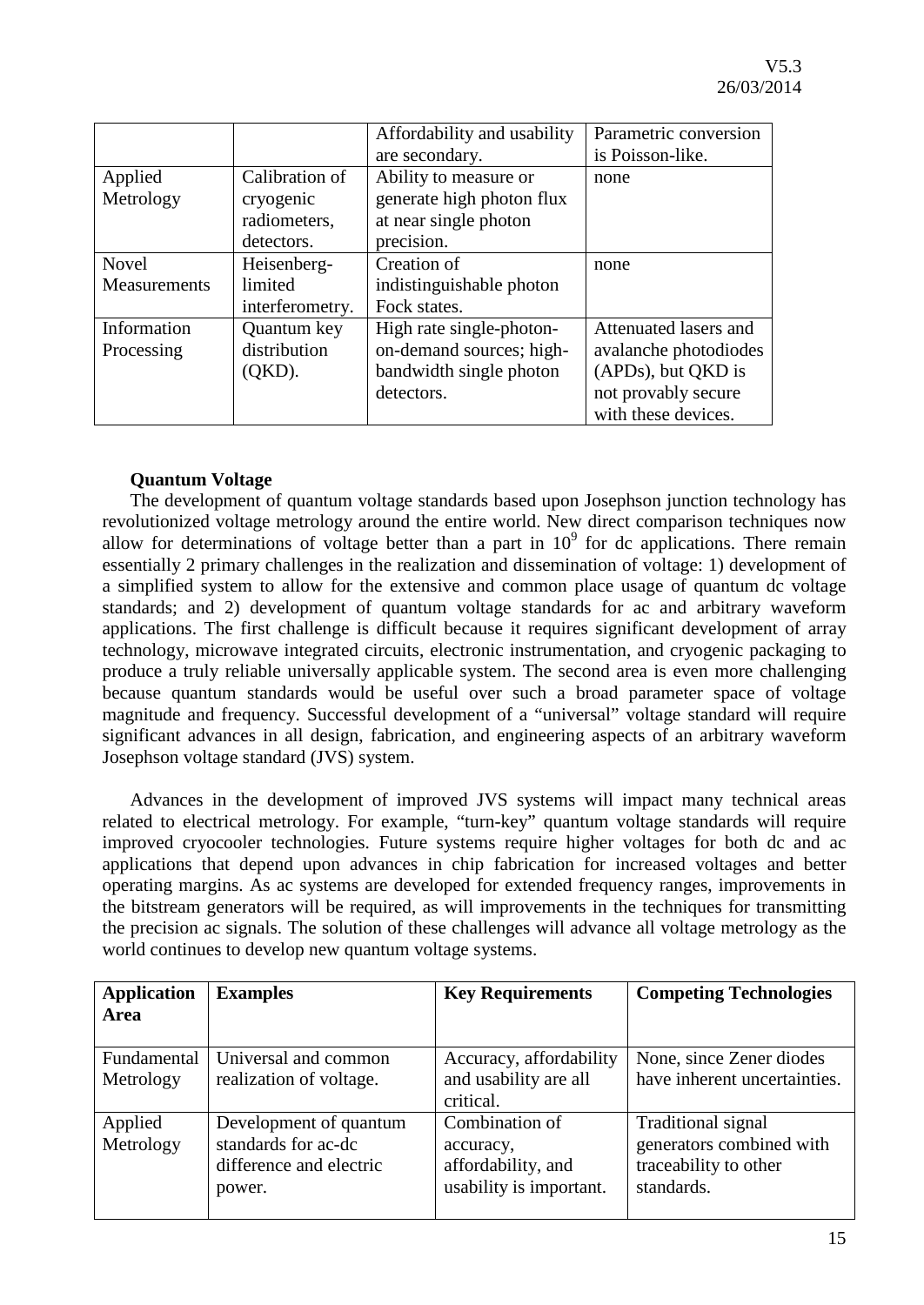| Applications as calibrators<br>for oscilloscopes, samplers, |  |
|-------------------------------------------------------------|--|
| and sources.                                                |  |

## **Electronic Kilogram**

The goal is to develop a synthesis of mechanical, material, electromagnetic, computational, and quantum technologies that will become the national kilogram mass standard reference for the foreseeable future. To create a standard reference, all these technologies must be incorporated with absolute traceability to references for the second, meter, volt, and ohm. This traceability, along with stability and reproducibility, must be maintained at better than the part in  $10<sup>8</sup>$  level in order to accommodate the commercial and scientific needs of the world. With the likely redefinition of the kilogram and assignment of the Planck constant, the volt and ohm will become fixed and independent of the kilogram, but all commerce and scientific measurements related to mass, pressure, and force will be impacted by the electronic kilogram standard.

The challenge is to achieve electronic kilogram systems that can be flawlessly, efficiently, and continuously operated in several locations around the world. The difficulty in this problem arises in the long-term reproducibility at the high precision required for establishing kilogram that is constant over the next decades. At the part in  $10^8$  level, many external environmental effects and internal mechanical or electrical properties are not negligible. Since the resulting standard is an absolute measurement as opposed to a relative measurement, these effects must be characterized (e.g. alignment corrections, gravity acceleration), reduced (e.g. vibrations and radio-frequency interference), or measured such that the effect cancels with the proper experimental procedure (e.g., both the magnitude and drift in the magnetic field, and also heat energy and friction energy losses are eliminated in the dual mode method of the watt balance technique). Some examples of advances needed to make the electronic kilogram a reliable national standard include: a stable magnetic field source less costly in use of liquid helium; more stable, lower noise, and lower leakage electronics and electrical components; laser interferometry electronics that are both fast, very high precision, and accurately timed; and mass standards of materials with surfaces stable under vacuum and mechanical wear.

| <b>Application</b><br>Area   | <b>Examples</b>                                                                                                                         | <b>Key Requirements</b>                                                      | <b>Competing</b><br><b>Technologies</b>                     |
|------------------------------|-----------------------------------------------------------------------------------------------------------------------------------------|------------------------------------------------------------------------------|-------------------------------------------------------------|
| Fundamental<br>Metrology     | Redefinition of the SI and<br>determination of Planck's constant.                                                                       | Accuracy is paramount.                                                       | Si-sphere<br>Avogadro<br>experiment (still<br>an artifact). |
| Applied<br>Metrology         | Realization of the kilogram.                                                                                                            | Combination of<br>accuracy,<br>affordability, and<br>usability is important. | Present physical<br>artifacts.                              |
| <b>Novel</b><br>Measurements | Application of the most precise<br>representation of length, time,<br>voltage, resistance, and gravity in an<br>experimental apparatus. | Low uncertainty,<br>repeatability, and<br>reliability are essential.         |                                                             |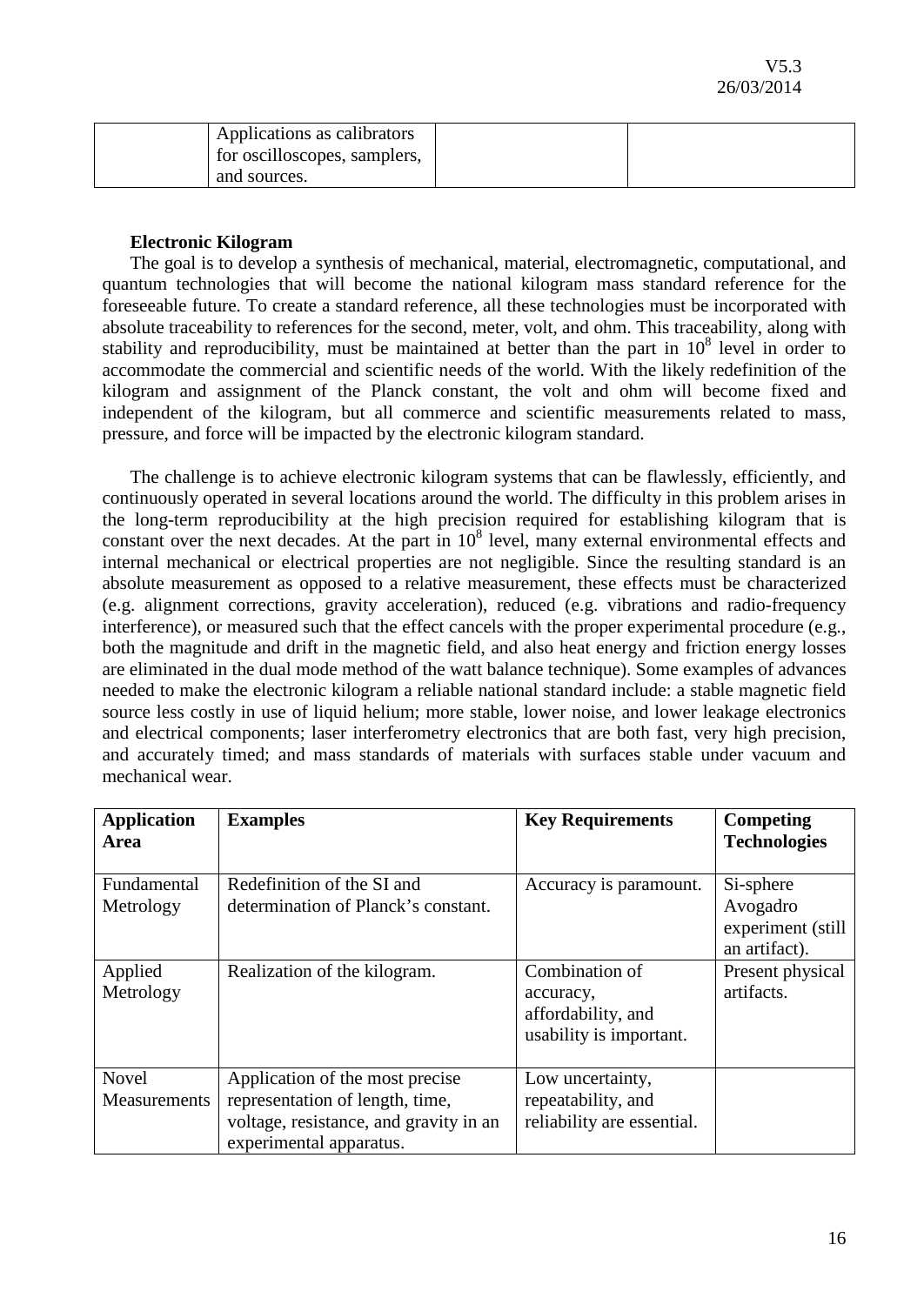#### **Quantum Computing with Superconducting Qubits**

Quantum Computing is one of the most exciting and dynamic fields of modern physics with potential "paradigm shifting" impact in areas as diverse as communication security, digital signatures, computation related to scheduling problems, and simulation of complex systems such as drug synthesis. Numerous implementations of quantum computing are being pursued each using a different physical entity for the quantum bit or qubit. Examples are atoms, ions, isolated spins in solids, and superconducting integrated circuits. The latter approach is particularly challenging, because of the difficulty in isolating the qubit from external perturbations but holds great promise because, once a single long-lived qubit is realized, integration of multiple qubits into complex circuits can be done using well-known techniques from silicon integrated circuits.

To realize a useful qubit one must 1) initialize its quantum state, 2) isolate the qubit sufficiently from external perturbations such that the quantum state can evolve undisturbed, 3) couple the qubit in a controlled way to neighboring qubits, and finally 4) read out the qubit state with high fidelity. The work addressing each of these needs has profound metrological impact as electrical (and physical) metrology evolves ever more quickly to quantum-based standards and measurements. The sensitivity of a qubit to external perturbations makes it an exquisite detector for other quantum phenomena such as single charge transport and even quantized mechanical motion. The need for isolation has spurred very fundamental research into the role of "quasiparticle poisoning" on the operation of superconducting circuits and the requirement for readout provides impetus for the development of quantum limited high speed amplifiers. Given the profound difficulty of building a quantum computer, it is highly likely that the technology developed pursuing this goal may, in fact, have its first application not in Quantum Information but in quantum-based standards and measurements.

#### **Nano Bioelectronics**

Research in the biological and medical sciences is evolving from the traditional top-down observational-based efforts on animal or cell cultures to include methods where measurements of the most fundamental processes enable the understanding of more complex processes. This change has been enabled by the development of new technologies and driven by the need to diagnose and treat disease faster, cheaper, and better for affordable healthcare.

Current optical-based fluorescence methods have high sensitivity for biological and medical research but instrument miniaturization for portable diagnostics has not yet been achieved. Electronic-based methods have the advantage of enabling portable diagnostic systems but suffer from low sensitivity for measurements of biologically relevant concentrations of analytes. With the advent of microfluidics and nanopore technologies, electronic-based methods can achieve single molecule sensitivity because of the confinement (or packing) of samples into small spaces, which results in measurable concentrations.

A major measurement challenge is to develop measurement methods that can characterize the response of single cells or small cell populations with single molecule sensitivity, and to do this for multiple analytes. To achieve this, new electronic sensors and methods must be developed. Furthermore, these new methods must be validated with the accepted fluorescence-based methods.

Advances can be applied to a wide variety of technology areas. Nanopore technology can be used to measure the structure of DNA, but it is not yet clear what detail can be resolved and if DNA can be electronically sequenced. Conductance, pH, and electrochemical sensors can also be developed and integrated amplifiers could also increase sensitivity and performance. Other new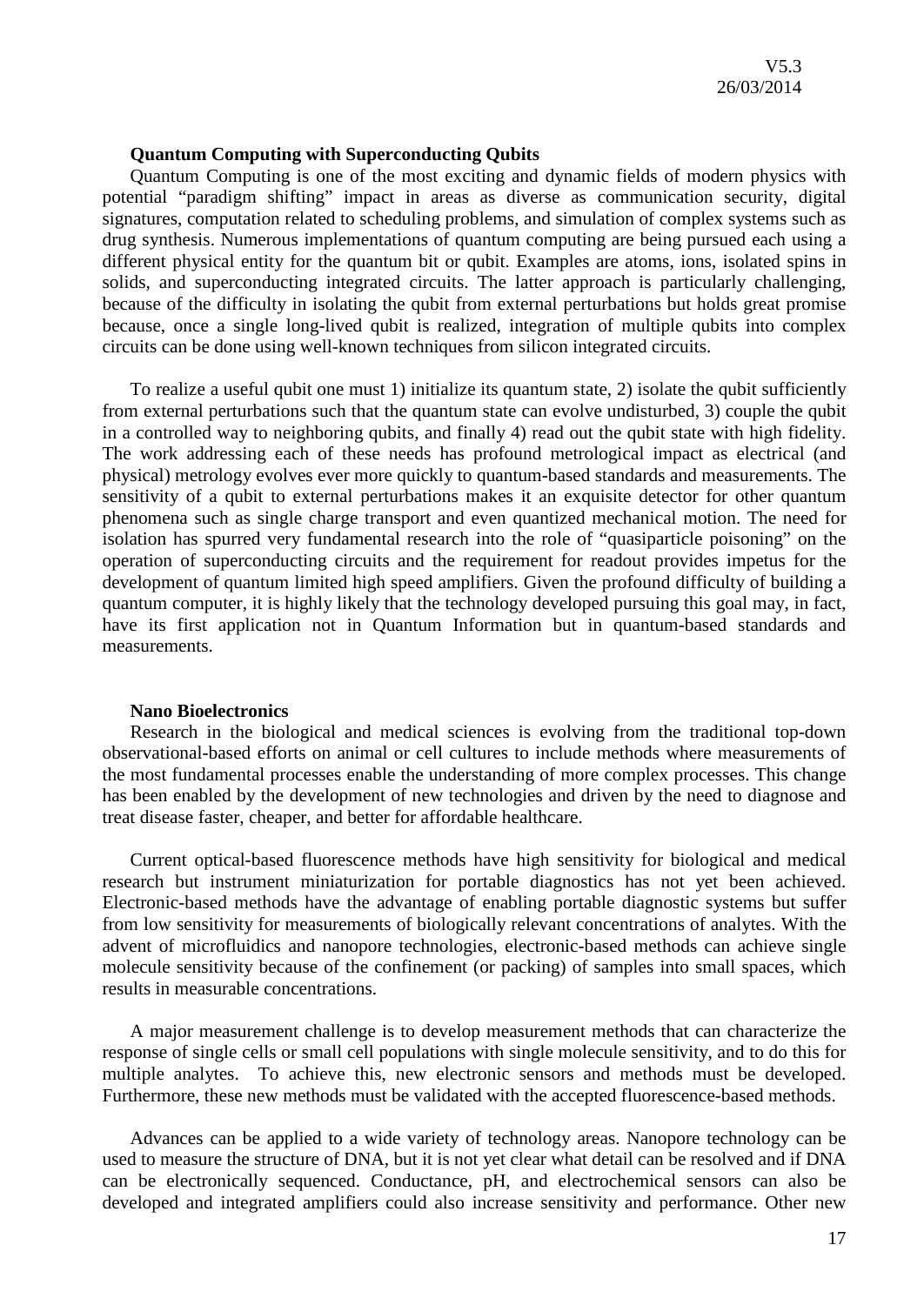|                                                   |  |  |  | technologies include nanowires, single electron devices, and microwave transmission line |  |
|---------------------------------------------------|--|--|--|------------------------------------------------------------------------------------------|--|
| technology for temperature control and detection. |  |  |  |                                                                                          |  |

| <b>Application</b><br>Area                                      | <b>Examples</b>                                                                                               | <b>Key Requirements</b>                                                                                                                               | <b>Competing</b><br><b>Technologies</b>                                                                                                    |
|-----------------------------------------------------------------|---------------------------------------------------------------------------------------------------------------|-------------------------------------------------------------------------------------------------------------------------------------------------------|--------------------------------------------------------------------------------------------------------------------------------------------|
| Single<br>molecule<br>electronic<br>detection and<br>sequencing | Structure/functi<br>on measurement<br>of DNA and<br>other stranded<br>molecules:<br>electronic<br>sequencing. | Low current measurement,<br>integration of biological<br>and/or solid-state<br>nanopores in microfludic<br>networks.                                  | <b>Optical fluorescence</b><br>technologies.                                                                                               |
| Cellular<br>Biometrology                                        | Drug discovery<br>and approval,<br>determination of<br>cytotoxicity of<br>drugs and<br>toxins.                | Ability to control the<br>cellular<br>microenvironment; new<br>electronic sensors;<br>integration of electronics<br>with microfluidics<br>technology. | Robotic-based<br>technologies, optical-<br>based measurement<br>technologies, RNA<br>chips, polymerase<br>chain reaction (PCR),<br>others. |
| Information<br>Processing                                       | Bio-inspired<br>computing                                                                                     | Methods to extract<br>information stored on<br>DNA.                                                                                                   | Semiconductor<br>electronics.                                                                                                              |

## **Molecular Electronics**

The molecule is the single smallest thing that may ever have completely engineered electronic and optical properties. Therefore, molecular-based electronics, which can be viewed as the ultimate possible miniaturization, is a field that many predict will have important technological impacts on the computational and communication systems of the future. The goal for molecular electronics is to supplement or replace conventional Si-based technologies to extend electronic device performance improvements beyond the incremental scaling of Complementary Metal Oxide Semiconductor (CMOS) devices.

The small size of molecules is the source of their great promise for electronic scaling and functionalization. However, making reliable, reproducible electrical contacts to sub-lithographic nanoelectronic materials, such as molecules, is a great challenge. Test structures that typically contain ensembles of molecules and characterization techniques are required that enable the intrinsic properties of the molecules to be determined. These measurement methods must separate contact effects and test platform artifacts from the intrinsic molecular conductivity. Physical characterization of the molecules within a molecular electronic device (another metrology challenge) is critical to verify that observed electrical behavior is arising from a change in the molecules in the device. In addition, three-dimensional electromagnetic models incorporating quantum mechanical effects in the device materials are needed to fully understand and interpret measurements of molecular electronic behavior.

While the chemistry of self-assembly enables contact to one side of a properly designed molecule to be well-controlled and relatively easily formed, making good electrical contact to the other side of molecule is the greatest challenge (and the greatest road-block) to the implementation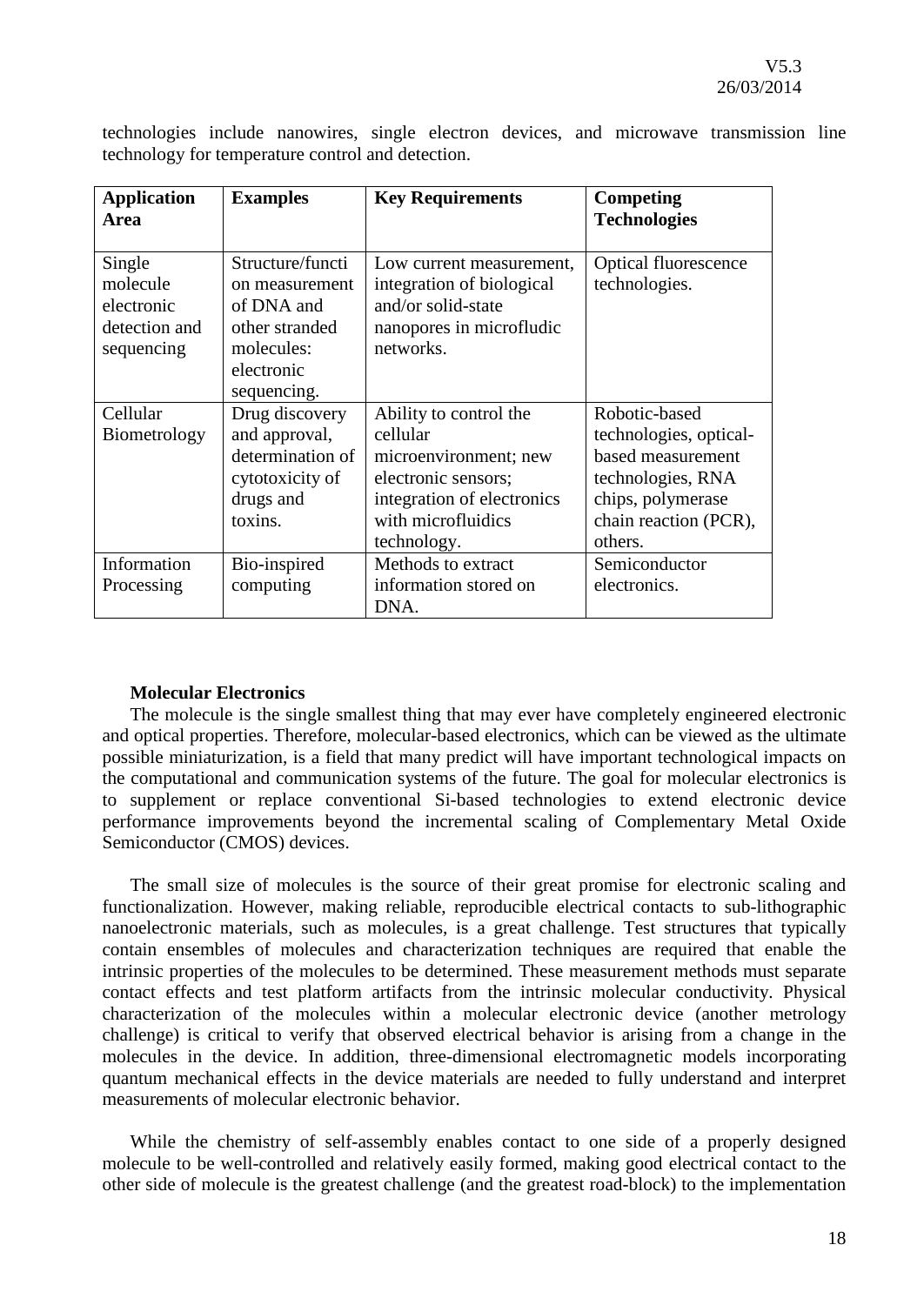of a molecular-based electronic technology. This challenge is amplified for single-molecule measurements.

In spite of these challenges, molecular electronics holds great promise as a technology to improve the performance of information processing technologies beyond the capabilities of the CMOS FET (Field Effect Transistor), the current basis of ULSI (Ultra-Large-Scale Integration) circuits, which is beginning to show fundamental limits associated with the laws of quantum mechanics and the limitations of fabrication techniques.

| <b>Application</b><br>Area | <b>Examples</b> | <b>Key Requirements</b>       | Competing<br><b>Technologies</b> |
|----------------------------|-----------------|-------------------------------|----------------------------------|
|                            |                 |                               |                                  |
| Applied                    | Self-assembled  | Repeatable self-assembly to   | Atomic layer                     |
| Metrology                  | dielectric film | form uniform, high-density    | deposition (ALD),                |
|                            | thickness       | molecular monolayers.         | thermal oxidation.               |
|                            | standards       |                               |                                  |
| <b>Novel</b>               | Single          | Electrical contact to single, | None.                            |
| <b>Measurements</b>        | molecule        | isolated molecules.           |                                  |
|                            | measurements    | Separation of contact effects |                                  |
|                            |                 | from intrinsic behavior.      |                                  |
| <b>Novel</b>               | Intrinsic       | Reliable molecular            | None.                            |
| Measurements               | molecular       | electronic test structures.   |                                  |
|                            | effects         | Correlation of physical       |                                  |
|                            |                 | properties with final device  |                                  |
|                            |                 | performance.                  |                                  |
| Information                | Molecular       | Electrically active           | Si-CMOS,                         |
| Processing                 | electronic      | molecules.                    | other proposed                   |
|                            | switches for    | Uniform, ultra-dense device   | "beyond CMOS"                    |
|                            | advanced logic  | fabrication.                  | technologies such as             |
|                            | and memory      | Reliable, long-term           | spintronics or phase-            |
|                            |                 | performance.                  | based circuitry.                 |

#### **Nanoscale microwave metrology and spintronics**

There is a need to develop fundamental measurement techniques to allow the continued temporal and spatial scaling of present electronic devices, and to facilitate the development of emergent high-speed nanoelectronic device architectures. Present scaling laws predict that within the next decade the critical dimensions of charge- and spin-based electronic devices will approach only a few tens of nanometers and will operate at gigahertz frequencies. Few measurements have been performed in this regime. Furthermore, below 5 nm dimensions, CMOS devices are not expected to function reliably, and alternative device architectures, such as nanotube FETs and spintronic devices, are being explored as potential replacements.

While significant progress has been made in gaining a rudimentary understanding of these devices, it has largely been confined to low-frequency and dc operation. Presently, there is a lack of understanding of how such systems behave and couple to one another at frequencies from 100 MHz to above 100 GHz. In order for their potential to be realized, measurements methods in the gigahertz regime must be developed and understood. Such measurements are a "big" problem because: (1) the standard measurement techniques implemented at low frequencies cannot be applied or extrapolated to the microwave regime; (2) combining high spatial resolution with high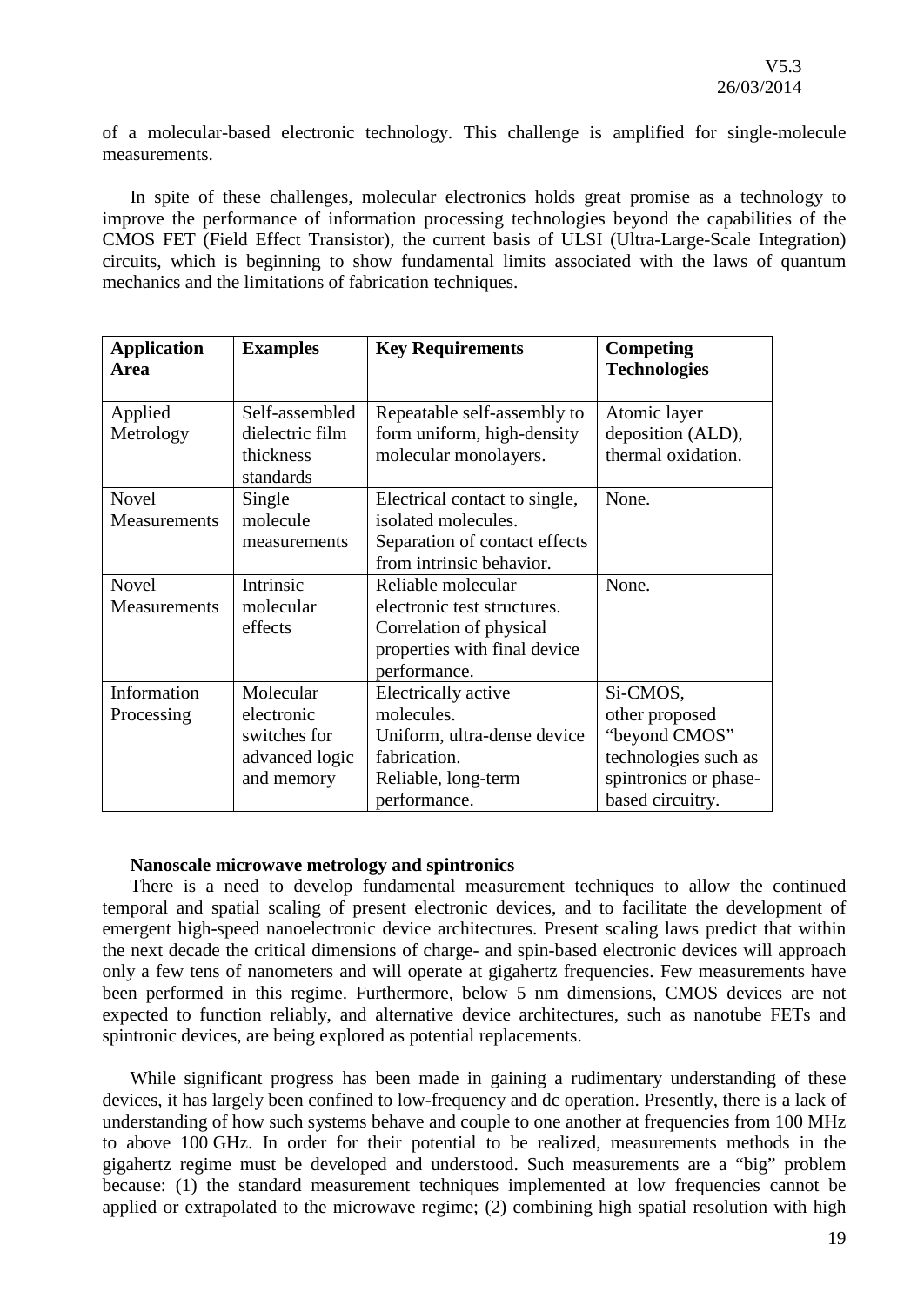frequency and/or broad bandwidth is very difficult; (3) the high impedances characteristic of nanoscale devices are very poorly matched to existing, almost exclusively 50 ohm, reference instrumentation; (4) metrologies must be capable of characterizing single defects since they can affect or even dominate device behavior; (5) environmental and probe-device interactions can strongly influence nanoscale devices and lead to unexpected behaviors; and (6) at nanoscale sizes devices can dynamically interact with the electrons flowing through them so that the measurement itself can affect the device response.

The need of the electronics and data storage industries for characterization of nanoscale high speed devices with metrological accuracy is driven by their aggressive push for nanometer/molecular scale devices operating at frequencies approaching 100 GHz. This demands a new physical understanding of electromagnetic properties of nanoscale objects *at high frequencies and in the near field regime*. Electrical methods, such as noise- or resonance-based metrologies, need to be developed to characterize the role of defects in realistic and active device structures. Metrological methods need to be developed to (1) identify the dynamic response of both spintronic and conventional electronic devices to current carrying electrons on the sub-nanosecond time-scale and (2) characterize the interaction of devices with their environment.

Advances in nanoscale microwave metrology will have impact on a wide variety of applications. These include high speed molecular electronics, high density storage, semiconductorbased integrated circuits, spintronic devices, quantum computing, and other alternative computing architectures proposed beyond CMOS. An example is the impedance matching problem in high density circuits. This requires strict tolerances on individual device impedances in order to efficiently integrate nanoscale FET-based devices together; the problem becomes increasingly difficult as characteristic dimensions shrink. The table below provides additional information on application areas and requirements for improvements in nanoscale microwave metrology.

| <b>Application</b><br><b>Area</b> | <b>Examples</b>                                                                                                                                                                                                                                                                                                      | <b>Key</b><br><b>Requirements</b>                                     | <b>Competing</b><br><b>Technologies</b>                                                                                                                                 |
|-----------------------------------|----------------------------------------------------------------------------------------------------------------------------------------------------------------------------------------------------------------------------------------------------------------------------------------------------------------------|-----------------------------------------------------------------------|-------------------------------------------------------------------------------------------------------------------------------------------------------------------------|
| Applied<br>Metrology              | Calibrated S-parameter<br>measurements at arbitrary reference<br>impedance. This includes<br>clarification of the meaning of<br>equivalent<br>complex wave amplitudes and<br>phases, impedances in nano-<br>structures at microwave/millimeter<br>wave frequencies with critical<br>evaluation of their definitions. | Accuracy and<br>traceability,<br>impedance<br>compatibility           | None, at present,<br>though some<br>development is<br>pursued in industrial<br>laboratories. All the<br>existing approaches<br>are 50 ohm reference<br>impedance based. |
| Applied<br>Metrology              | Time and frequency domain<br>metrology for micro/millimeter<br>wave nanoelectronics.                                                                                                                                                                                                                                 | Sensitivity,<br>accuracy, spatial<br>resolution,<br>and traceability. | None, at present. This<br>type of metrology is<br>partly developed in<br>optics, but does not<br>exist at microwave<br>frequencies.                                     |
| Novel<br><b>Measurements</b>      | Near field chemical-sensitive<br>specific spectroscopy such as near<br>field EPR or NMR and nanoscale                                                                                                                                                                                                                | Combined spatial<br>resolution,<br>bandwidth and                      | More expensive and<br>elaborate time<br>resolved synchrotron                                                                                                            |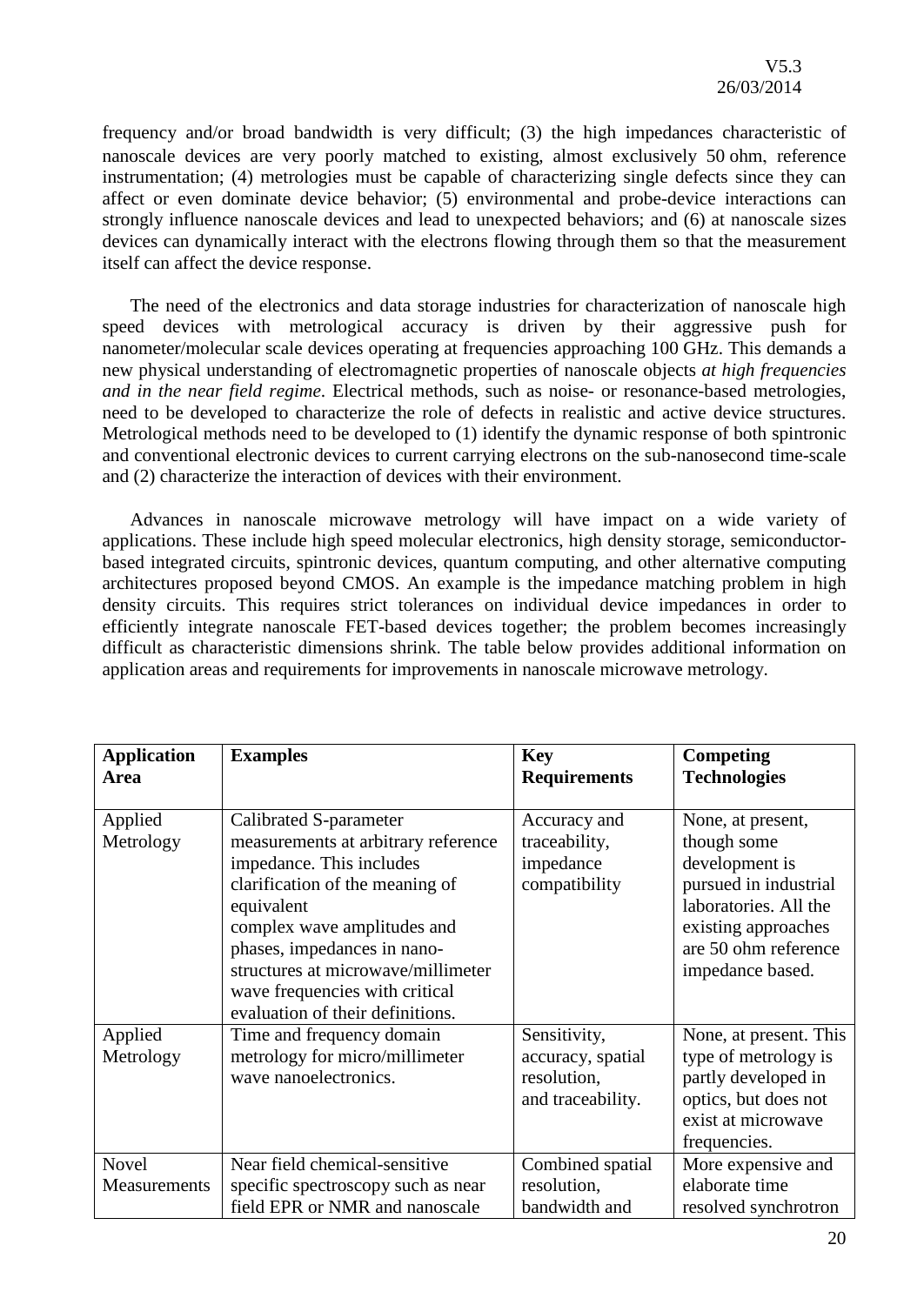|             | material characterization. High      | chemical           | and x-ray approaches |
|-------------|--------------------------------------|--------------------|----------------------|
|             | resolution spectroscopy of magnetic  | sensitivity.       |                      |
|             | nanostructures, characterization of  |                    |                      |
|             | charge-based single-photon sources,  |                    |                      |
|             | particle detectors, electromagnetic  |                    |                      |
|             | field mapping, etc. Device control   |                    |                      |
|             | with electron spin.                  |                    |                      |
| Information | Active spintronic devices, nanoscale | Improvements       | Quantum computing,   |
| Processing  | microwave sources and spectral       | upon CMOS,         | MEMS/NEMS,           |
|             | analysis, magnetic random access     | microwave power    | optical processing.  |
|             | memory, hard disk drives.            | output, ultra-high |                      |
|             |                                      | speed behavior,    |                      |
|             |                                      | nanoscale          |                      |
|             |                                      | spectroscopy.      |                      |

#### **Nanomagnetism**

Nanomagnetic structures and devices are penetrating various sectors of today´s society ranging from information and communication technology to health care. While a sound metrological basis including standards and traceability chains has been established for measuring the magnetic properties of macroscopic objects, metrology for nanomagnetism is still in its infancy. Outlined below are "big problems" of nanomagnetism, among them some that are common to nanotechnology in general (e.g., refer to the section above on nanoscale microwave metrology).

While traceable measurement techniques for the magnetic field and the magnetization have limited spatial resolution, high-resolution microscopy techniques are lacking traceability (e.g., Lorentz microscopy, magnetic force microscopy, spin polarized scanning tunneling microscopy). Thus, efforts are required to trace back nanoscale measurements to the existing macroscopic standards. Along with this effort, the sensitivity and spatial resolution of magnetic field probes like nano-SQUID and nano-Hall sensors need to be increased. In some cases, the invasiveness of the measurements process, i.e., the change of the measured object in response to the probe, has also to be addressed.

Nanomagnetic structures often exhibit ultrafast dynamic behavior with bandwidths in the GHz range and beyond. The large bandwidth is inherently linked to their small size, e.g., GHz precessional dynamics is based on a macrospin approximation, which is only valid for singledomain structures. Traceable methods for the measurement of ultrafast magnetization switching need to be developed along with standards for high-frequency test beds for ultrafast measurements (coplanar waveguides, microstrip lines).

Research in nanomagnetism has led to the discovery of qualitatively new device concepts and devices such as, e.g., spin-torque memory cells and spin-torque oscillators, for which metrology is required. This development together with the effort to merge magnetism with semiconductor technology in the field of semiconductor spintronics has drawn the attention to physical quantities that were less important in magnetic metrology in the past. This includes, e.g., the degree of spin polarization of spin polarized currents or the efficiency of spin injection over an interface between different materials. Providing a sound metrological basis for the measurement of these quantities presents a considerable challenge.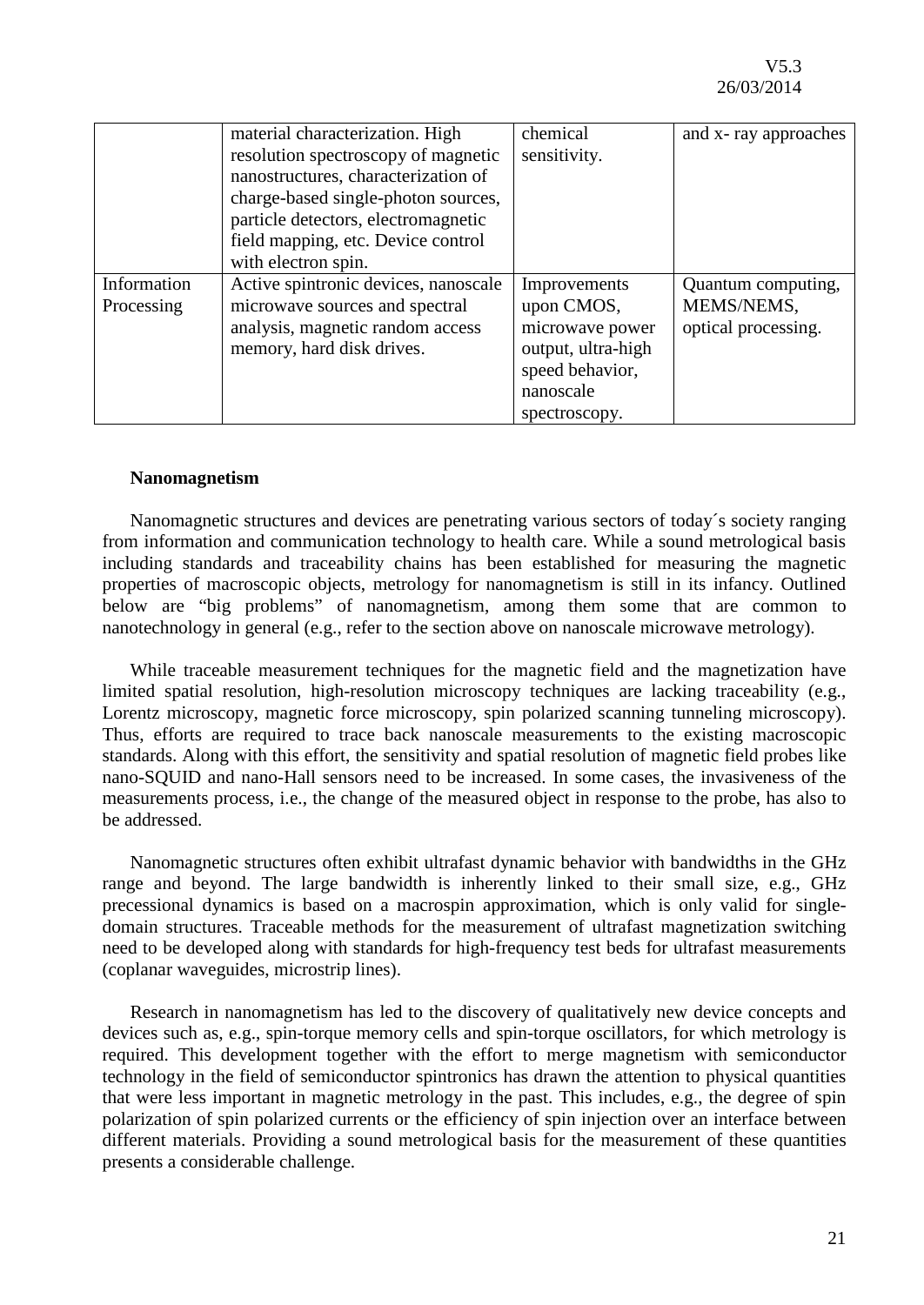Meeting the challenges outlined above will impact key information and communication technologies like high-density data storage or non-volatile computers memories. In medicine and life science solving the big problems of nanomagnetic metrology will bring substantial benefits to all technologies that rely on magnetic nanoparticles.

#### **SI Traceable High-Frequency Electromagnetic Field Measurements**

Ideally, radio-frequency (audio to optical) electromagnetic field measurements (electric field in V/m and magnetic field in A/m) would be directly linked to SI units with low intrusion, fast response, wide dynamic range (mV/m to kV/m and μA/m to A/m) and low uncertainty (less than 0.1 dB or less than 1%). The current state-of-the art is far short of this goal. At present, radiofrequency electromagnetic field measurements typically assume far-field conditions, measure the electric field only, use a small dipole with a diode based voltage detector, are only indirectly linked to the SI units, cannot accurately detect fields below 1 V/m, and have uncertainties on the order of 0.5 dB or greater than 5%. Presently used electromagnetic field probes were developed some 20 years ago and could be improved based on advances in materials and electronics. However, to achieve an order of magnitude improvement (or several orders) a new physical approach to electromagnetic field measurements is needed. No NMI has been able to improve on the diode probes to date. A true breakthrough improvement remains a difficult EM problem.

Optical modulators are a low intrusion alternative to dipoles; however, they cannot currently achieve significant sensitivity or accuracy gains. Electromagnetic field probes based on Rabi oscillations could potentially achieve high sensitivity and low uncertainty, but no obvious way to go from this atomic scale effect to a usable field probe presently exists. The Stark effect couples field strength with line spectra of a gas and may present a possible approach; however, again it is not clear how to go from this quantum effect to a usable field probe.

Development of a more robust foundation for electromagnetic field measurements is extremely unlikely except with the focused attention of the NMI community. Improved electromagnetic field probes would improve traceability worldwide and would also benefit high performance electromagnetic systems, such as radar, satellite, radiometer, and communication systems. Higher sensitivity and higher accuracy sensors and instrumentation would also enable new applications in electromagnetic imaging, in particular biomedical applications.

#### **Quantized resistances of QHR arrays, newly fabricated materials, and related CCC technique.**

Since 1990, a single bar QHR (Quantized Hall Resistance) is adopted as a primary standard of DC resistance. Quantized Hall Array Resistance Standards (QHARS) have been studied extensively and in the future they could be working standards if the technique for the fabrication process of the arrays is finalized. And hopefully QHARS could be recognized as a primary standard after sufficient evaluation. Crystal growth of GaAs/AlGaAs heterostructures has been well developed, high quality substrates are utilized for many applications. The newest techniques of fabrication of high quality ohmic contacts and insulation layers could be applied to the integration of QHR bars. High quality substrates could reduce the required magnetic fields. Arrays of value 100  $\Omega$  or 10 k $\Omega$ could be very useful for traveling standards first of all, and as working standards in many NMIs.

Recently various new heterostructure materials have been fabricated with the state-of-the-art combinatorial method, and surveyed for various purposes and in some cases in quest of a highmobility electron gas. For example, in ZnO/Mg<sub>x</sub>Zn<sub>1-x</sub>O heterostructures Shubnikov-de Haas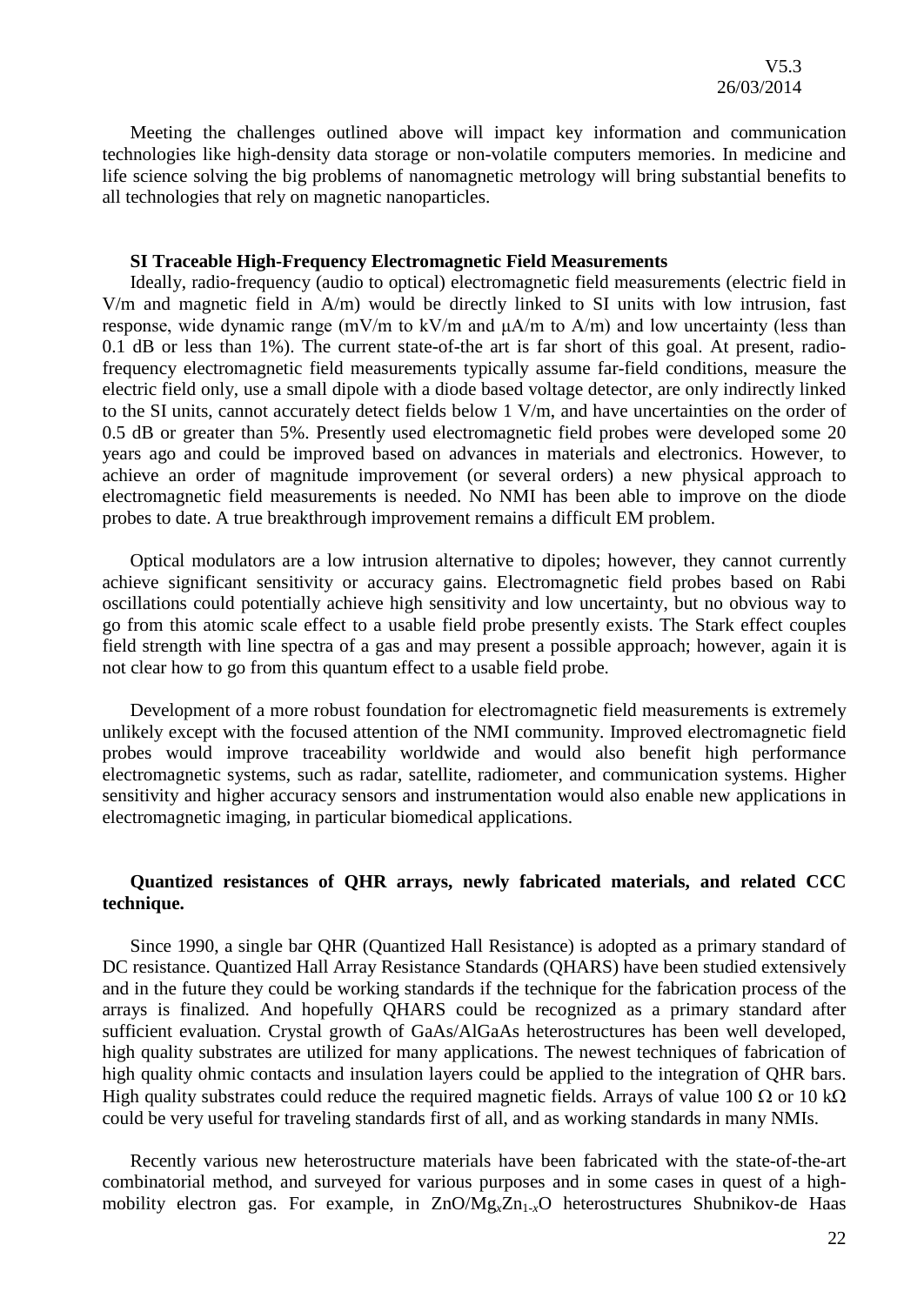oscillation and quantized Hall resistance were reported. And a  $LaAlO<sub>3</sub>/STIO<sub>3</sub>$  heterostructure was confirmed to have very high mobility and showed Shubnikov-de Haas oscillation. It is important to monitor the material fabrication research in that field, and, if necessary, we have to evaluate such materials from the metrology point of view.

In March 2007, graphene (single layer graphite) was reported to show quantized Hall resistance at 300 K. Electrically or chemically doped carriers of graphene have sub-micrometer-scale ballistic transport properties. And it also acts as weak link between superconducting electrodes and demonstrates the Josephson effect. It is reported that nanometer ribbons and quantum dot structures carved in graphene have a SET-like behavior. This incredible material could be a candidate to replace current GaAs/AlGaAs heterostructure-based QHR standard devices. Because its Landau levels split largely with several hundred to several thousand kelvins, we might have a possibility to operate the QHR at an elevated temperature and/or at lower magnetic field. The universality of the quantum Hall effect of graphene in comparison with that of a GaAs/AlGaAs heterostructure has been confirmed recently. If in addition to this the operation in moderate conditions will become possible after enough evaluation, a QHR system might be utilized at various laboratories, not only at expert NMIs.

It is believed that the electronics of CCC is well matured. But CCC cores are still handcrafted. If it would be possible to fabricate such CCC cores in a superconducting process, as it is widely utilized in Josephson junction fabrication technique (i.e. Nb-Al process), CCCs could then be cooled by compact liquid helium-free cryostats. In this case, CCC bridges could be utilized in many NMIs and replace conventional DCCs in some cases. For this purpose, the thickness and quality of the Nb and insulation layers are important.

#### **Traceable THz Metrology**

Terahertz (THz) technology is a rapidly growing field with a wide range of exciting early applications that take advantage of unique material properties at these frequencies. Applications include medical imaging systems, spectroscopy of molecular and biological systems, remote sensing and standoff detection for homeland security, atmospheric monitoring for pollutants and climate change science and cosmic microwave background (CMB) measurement to research the origin of the Universe and the physical laws governing the Universe. All of these efforts are for the development of components or measurement systems aimed at specific applications, with no concerted effort to address the underlying metrology infrastructure. NMIs will be needed to develop and deliver the essential measurement techniques and standards required to provide reliable and robust traceability for key measurement parameters in the terahertz frequency range. At present the THz community attempts to meet its metrology needs in an ad hoc fashion, generally using microwave or IR components far beyond their specified frequency range, even though basic physics considerations suggest they would be inaccurate. Microwave measurements currently reach up to  $\sim$ 100 GHz, while IR techniques extend to below  $\sim$ 10 THz. For the THz frequencies in between, this has left even the most basic of metrological tools, such as power meters, with serious gaps in capabilities over the needed power and frequency ranges, and without traceability. Immediate critical needs of the THz community are calibrated power measurements and the instrumentation and techniques to make quantifiable THz measurements of material properties and the interactions between THz radiation and measurement systems. As for CMB measurement it is believed since recently that the information of CMB polarization, which is measured by superconducting detectors, will play an important role to disclose the true figure of the Universe in the time shortly before the Big Bang. Quick and accurate calibration technique for such detectors will contribute to this scientific activity.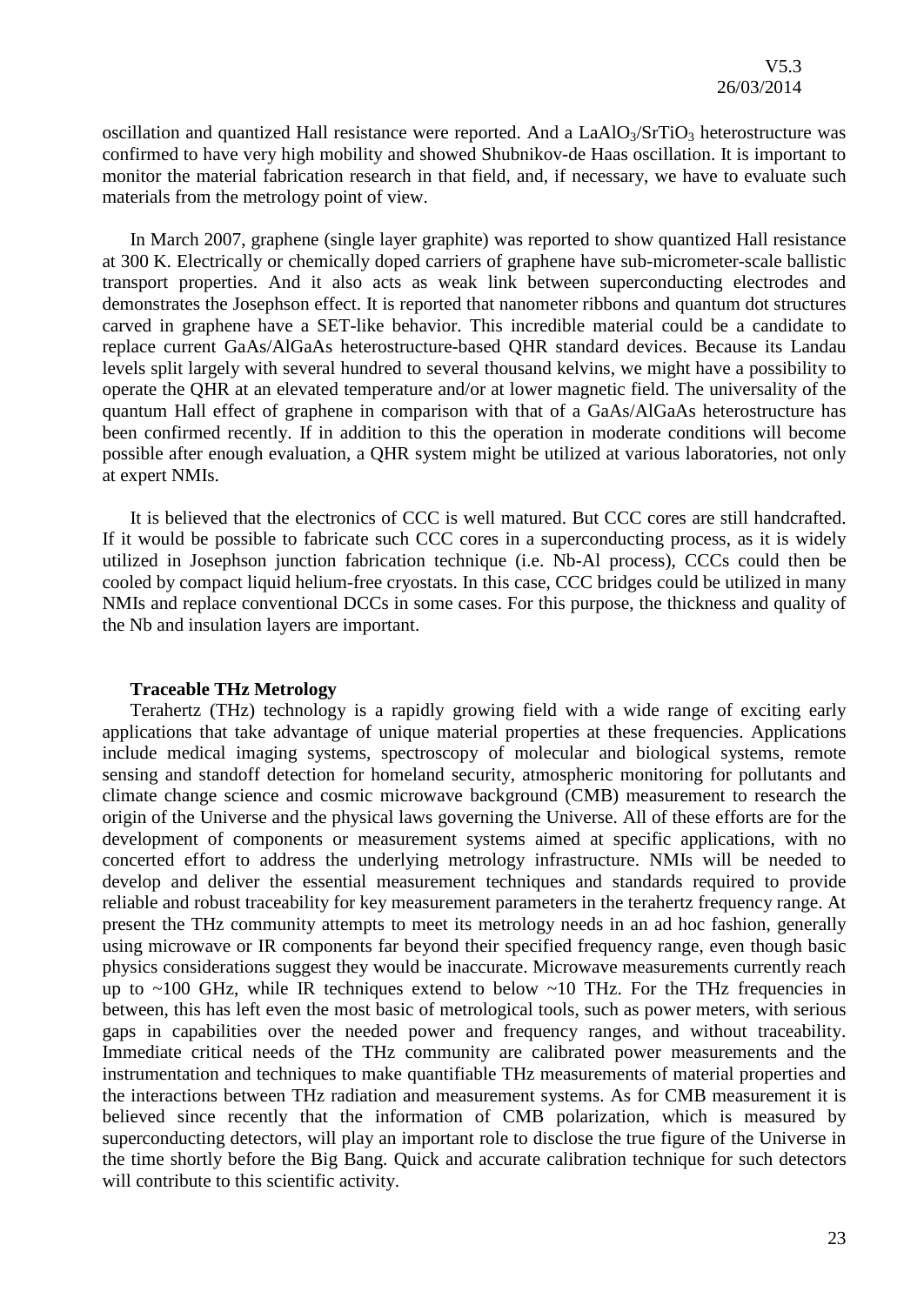#### **High-speed Communications and associated metrology**

The NMIs must continue to develop next generation measurement methods and services for high-speed waveform measurements and other metrologies to support advanced high-speed communications. Such measurements include traceable measurements of ultra-fast pulses, combining time and frequency domain techniques, as well as new systems level measurements for both optical and wireless. For example, to economically meet growing demand for capacity, networks must optimize use of infrastructure and spectrum. This requires more efficient use of bandwidth and extensive reconfigurability of network elements, including routing of paths and channels. These advances require development of completely new paradigms to support physical layer measurements for both fiber optic and wireless systems. The measurement needs for nextgeneration networks far exceed today's capabilities and demand a multidisciplinary approach that accurately quantifies the physical-layer performance of frequency-, waveform-, and path-agile networks.

#### **Physiological effects of ac and dc magnetic fields**

The highest magnetic fields to which the human body is normally exposed occur during magnetic resonance imaging (MRI). Clinical MRI systems create static magnetic flux densities of typically 1.5 to 3 T and smaller superimposed radio frequency (RF) fields.

Regulations exist or are in preparation to limit the exposure to the risks arising from electromagnetic fields. These risks include effects on nervous system functions in the body, and the recent EU Directive 2004/40/EC defines exposure limits for workers in the frequency range from 1 Hz to 10 MHz with respect to the induced maximum current densities in the human body. The link between these induced current densities and the related, more directly accessible electric and magnetic field strengths is based on numerical modelling, but no experimental verification exists. Also, the knowledge of physiological reference data, as for example tissue conductivities in the human body, is very limited. Motion of workers in the stray field of MRI scanners or other large dc magnets also leads to induced currents, which can become significantly large. At present, these current densities are determined by numerical modelling but also in this case no experimental verification exists.

A possible field of contribution of metrology would be the measurement of physiological properties needed as input for the calculations. It might also be useful that the CCEM or NMIs active in this field establish contact with ICNIRP, the International Commission on Non-Ionizing Radiation Protection, which is recognized by the WHO, ILO and other bodies as the international independent advisory body for this field.

#### **Other specific technical metrology challenges**

Communication with nanosystems (acoustical, optical, electromagnetic, nano-micro interface)

Nanomeasurements (CNT properties)

Fermi surface measurement

#### **Societal, Economic, and Cross-cutting Areas**